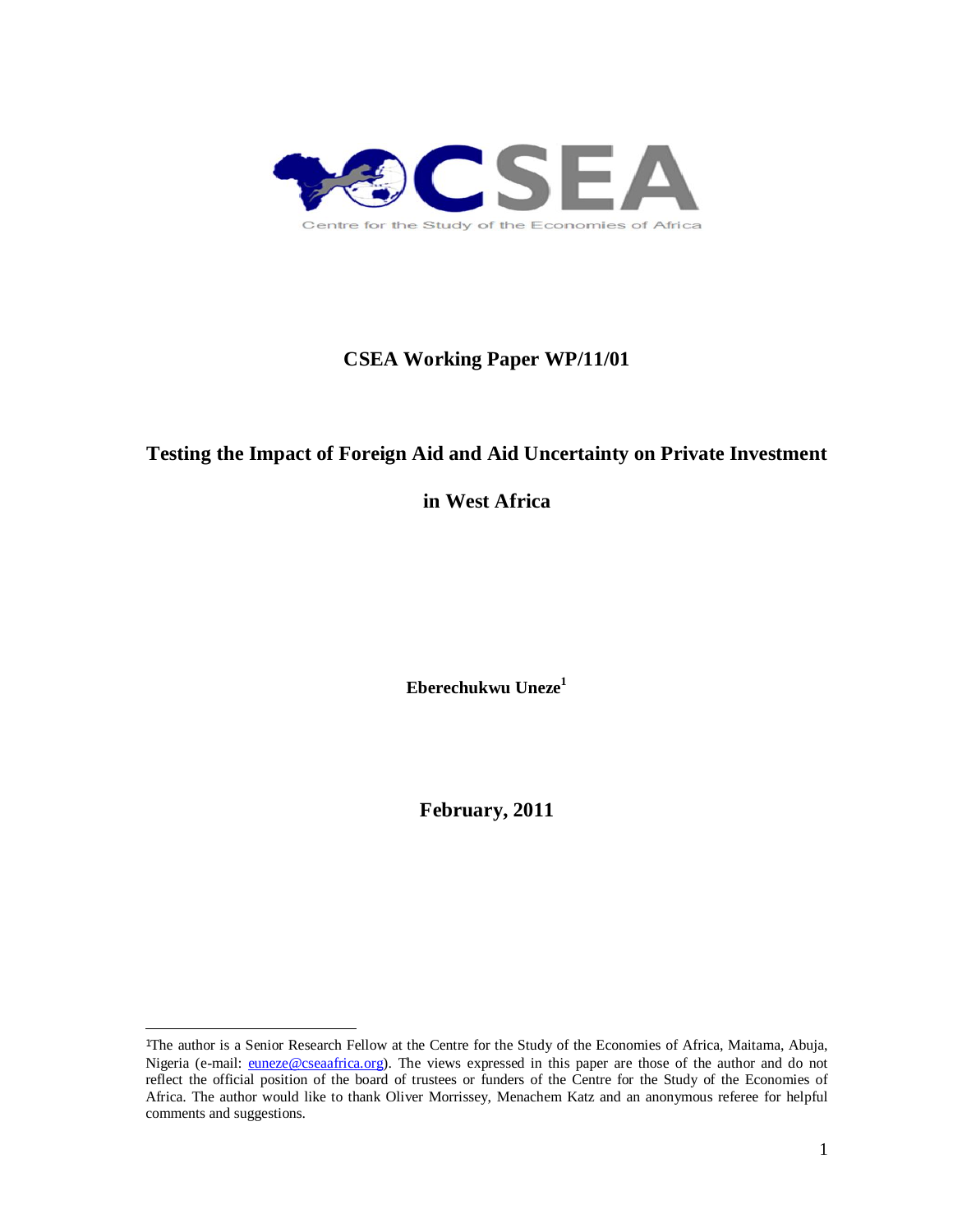No part of this publication may be copied and/or reproduced without the prior written permission of the Centre for the Study of the Economies of Africa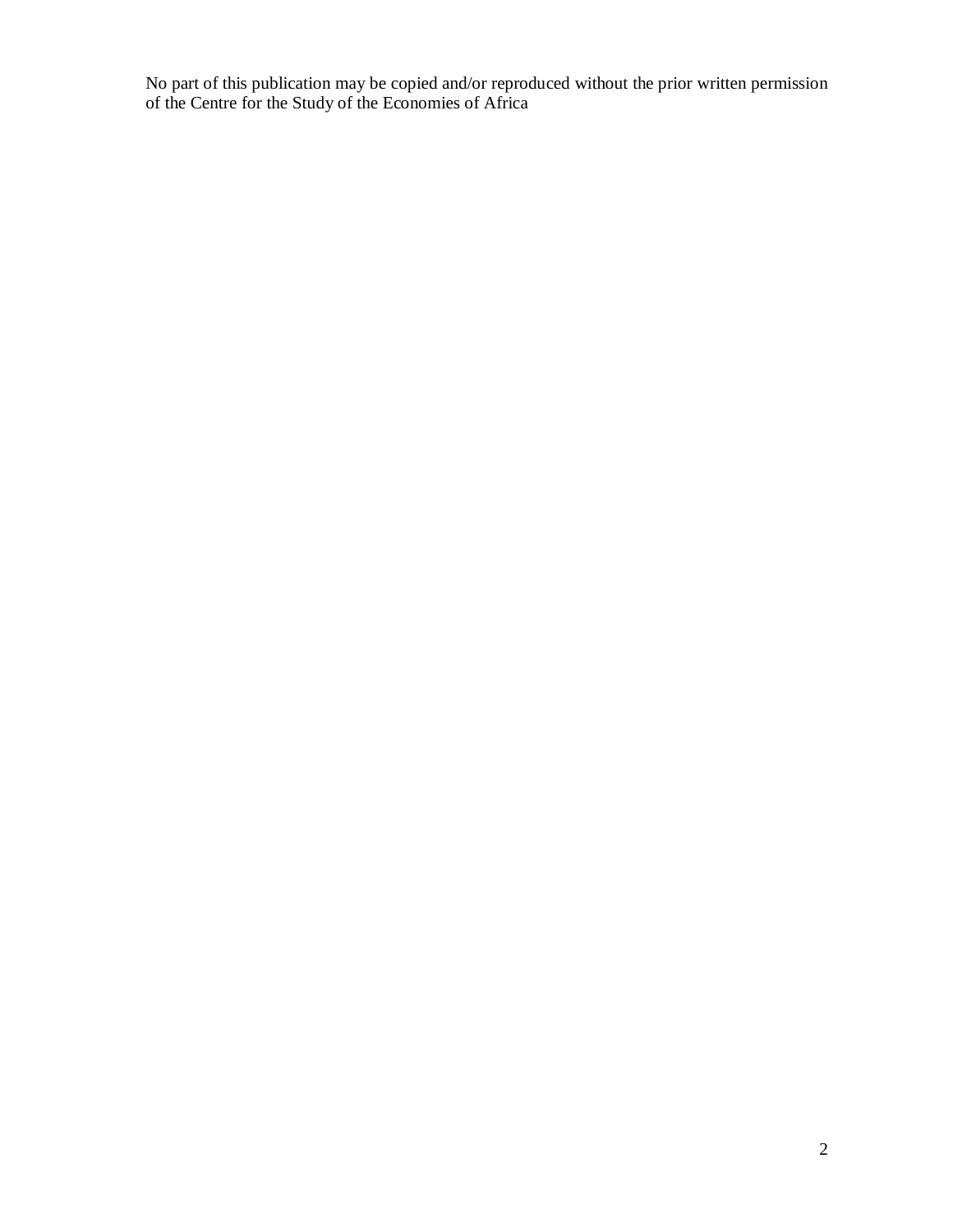#### **Abstract**

Drawing on the vast literature on aid allocation this paper examines whether foreign aid has any impact on private investment in West Africa when other determinants of private investment are taken into account. Following from this, the paper investigates whether multilateral aid and bilateral aid affect private investment differently. In a related analysis the paper examines the impact of aid uncertainty on private investment. The results show that multilateral aid affects private investment positively, but not bilateral aid, and uncertainty, measured as the coefficient of variation has a negative impact on private investment and therefore reduces the impact of aid on domestic private investment.

JEL Classification: E22; F35; C33 *Key words*: Foreign Aid; Investment; Fixed Effects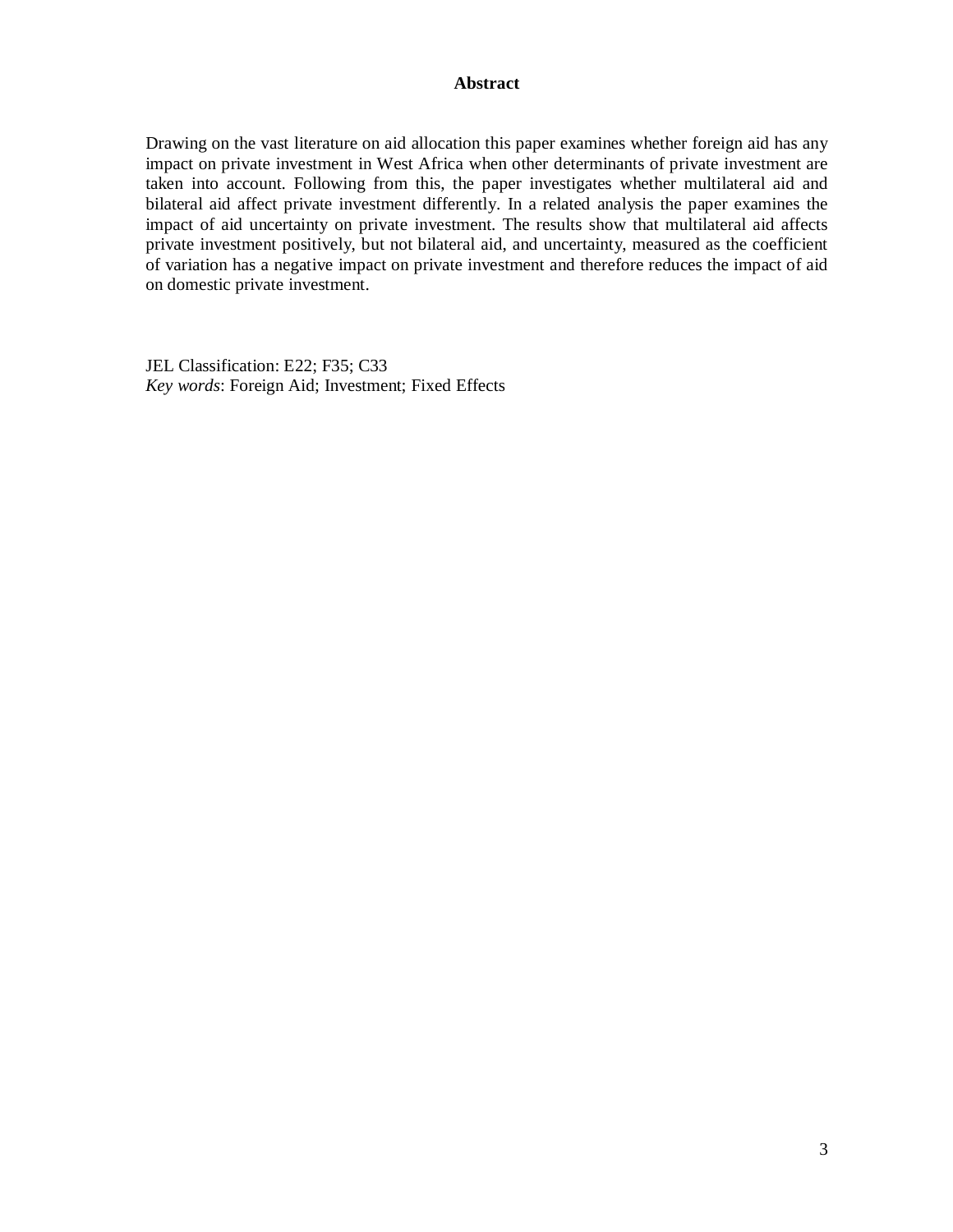### **1. Introduction**

Investment is a very critical factor in the growth and development process, but remains low in many developing countries. In sub-Saharan Africa (SSA) the low level of investment is due to domestic resource constraint. The constraint, as argued in the literature, is as a result of low savings and inadequate foreign exchange from exports<sup>2</sup>. The effect therefore, has been an increasing dependence of many SSA countries on external finance (foreign aid), received on concessional terms, from multilateral and bilateral institutions. For example, between 1975 and 2005, the total amount of Official Development Assistance  $(ODA)^3$  received by West Africa had reached USD111,860 million in nominal terms – out of this, USD70,685 million was from bilateral donors while the remaining USD41,175 million came from multilateral institutions<sup>4</sup>. Another reason concessional financing is very popular is because the level of private sources of finance such as foreign direct investment (FDI) and remittances (see Table A2 in the appendix) are also low. More so, a standard argument in the literature about FDI is that private investors frequently wait for growth to take off before moving into emerging market economies.

The SSA countries may be homogenous in many respects, but there are still some divergences in the level of economic and political development. This study, therefore, singles out West Africa for three important reasons; first, it is the most populous and integrated of the regional economic groupings in Africa – however, it lags behind the southern region in terms of prosperity, measured in per capita GDP. Second, though private capital inflows, for example, FDI and remittances are generally low in Africa, the share to West Africa remains very small when compared with the other regions. Third, West African countries constitute a very distinct bloc of recipients of bilateral aid. To a great extent, working with an integrated sample can help to ease the problem of aggregation bias, and also mitigate any effects of pooling (heterogeneity) on the results.

Given the above discussions, the primary aim of this paper is to examine whether foreign aid has any impact on private investment in West Africa when other determinants of private investment are taken into account. Following from this, the paper investigates whether multilateral aid and bilateral aid affect private investment differently. In a related analysis we test whether aid uncertainty has any effect on private investment. This paper considers private investment because it is more directly related to economic growth in developing countries than public investment; see for example, (Lensink and Morrissey, 2006; Khan and Reinhart, 1990).

The findings show that multilateral aid affects private investment positively, but not bilateral aid. We find also that aid uncertainty, measured as the coefficient of variation has a negative impact on private investment and therefore weakens the value of foreign aid on domestic private investment.

The remaining part of the paper is organized as follows: Section 2 discusses the empirical literature. Section 3 presents the theoretical background. Section 4 sets out the determinants of private investment in West Africa and the private investment model. Section 5 presents the empirical specifications, data, and estimation techniques. In section 6 we present results of the

<sup>&</sup>lt;sup>2</sup> The NEPAD estimates that Africa will need to fill an annual resource gap of \$64 billion (equivalent of 12 percent of GDP) if it is to experience sustainable growth. In 2005, the group of eight industrialised countries (G8) met in Gleneagles and called for aid to Africa to be raised to \$25 billion a year by 2010. This declaration was reiterated in the 2007 G8 summit in Heiligendamn, Germany. To further underscore the need and urgency of filling the resource gap in Africa, the G8 Summit in Japan in 2008 committed to fulfil the Gleneagles Declaration, as reaffirmed in Heiligendamn<sup>2</sup>. Whether this was achieved is an issue for another study.

<sup>&</sup>lt;sup>3</sup> ODA consists of concessional flows to developing countries from bilateral and multilateral institutions, which contain a grant element of at least 25 percent (frequently calculated at a rate of discount of 10 percent).

<sup>&</sup>lt;sup>4</sup> This figure does not include ODA to Liberia.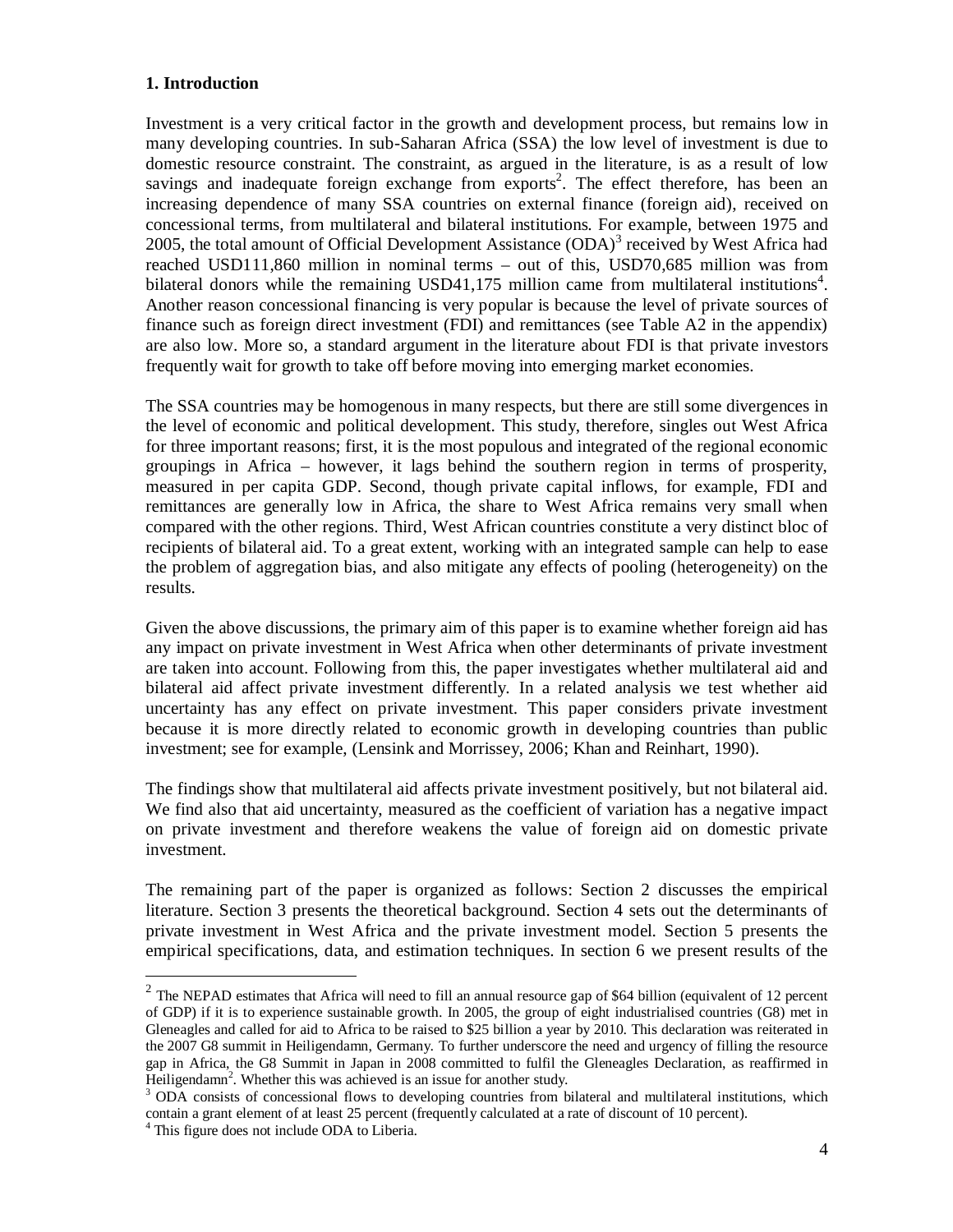impact of total, multilateral and bilateral aid on private investment. Section 7 discusses aid uncertainty, and finally section 8 concludes.

### **2. A Brief Review of the Relevant Literature**

Since George Marshall, then US Secretary of State, spoke in 1947 of what is known today as the Marshall Plan a long and inconclusive literature has emerged to explain the link between aid and investment on one hand, aid and growth on the other. There is also another strand that tends to concentrate of the factors that influence aid allocation. The present review will attempt to discuss the literature on both aid allocation and aid-investment nexus.

Earlier studies on aid allocation, represented by Maizels and Nissanke (1984); Cassen *et al*. (1994); Boone (1996); Burnside and Dollar (2000) argue that multilateral is intended to promote development, and tends to be allocated based on recipients' need, while bilateral aid is largely influenced by political considerations. In contrast, recent studies (for example, Berthelemy, 2006; Fleck and Killby, 2006a, 2006b) argue that some bilateral donors frequently allocate aid on the basis of need. Furthermore, Berthelemy (2006), find that French aid tends to be driven by self-interest variables while British aid is allocated based on both self-interest and need. Fleck and Killby (2006a, 2006b) also show that US bilateral aid allocation is often based on the need factor and on the composition of the US government. They find that development motives supersede other motives when the president and Congress are more liberal, while more weight is given to commercial and political interests when the Congress are more conservative. Similarly, they find that US interests tends to influence that allocation of World Bank aid. Thus, aggregating donors may likely produce some estimation bias – since it amounts to assuming that all donors are the same. Given the above, one can minimise this bias by classifying foreign aid along multilateral and bilateral lines.

More generally, the studies that have empirically investigated the foreign aid-total investment relationship in SSA and Africa include Levy (1988); Gyimah-Brempong (1990); Lensink and Morrissey (2000); Gomanee *et al.* (2002a, 2002b and 2005). For example, Hansen and Tarp (2001) and Gomanee *et al.*, (2005), find that investment is the most significant channel through which aid positively affects growth. This is based on the notion that aid is intended to finance investment as a basis for economic growth.

Apart from the studies mentioned above, there are also other studies on total aid and total investment for developing and low income countries, and include Levy (1987); Boone (1994); Hansen and Tarp  $(2001)$ ; Collier and Dollar  $(2004)$ ; and Hansen  $(2004)^5$ . Surprisingly, none of these studies examine the impact of multilateral and bilateral aid on either total investment or private investment. Studies on the impact of total aid on private investment are those conducted by Hadjimichael *et al.* (1995); Dollar and Easterly (1999) among others. For example, Hadjimichael *et al.* (1995) applying the generalized least squares (GLS) technique on a panel of 41 Sub-Saharan African countries find that a one percentage point increase in foreign aid leads to a 0.4 percentage point increase in private investment.

-

<sup>5</sup> Hansen (2004) studied a group of Highly Indebted Poor Countries (HIPCs) and non-HIPCs.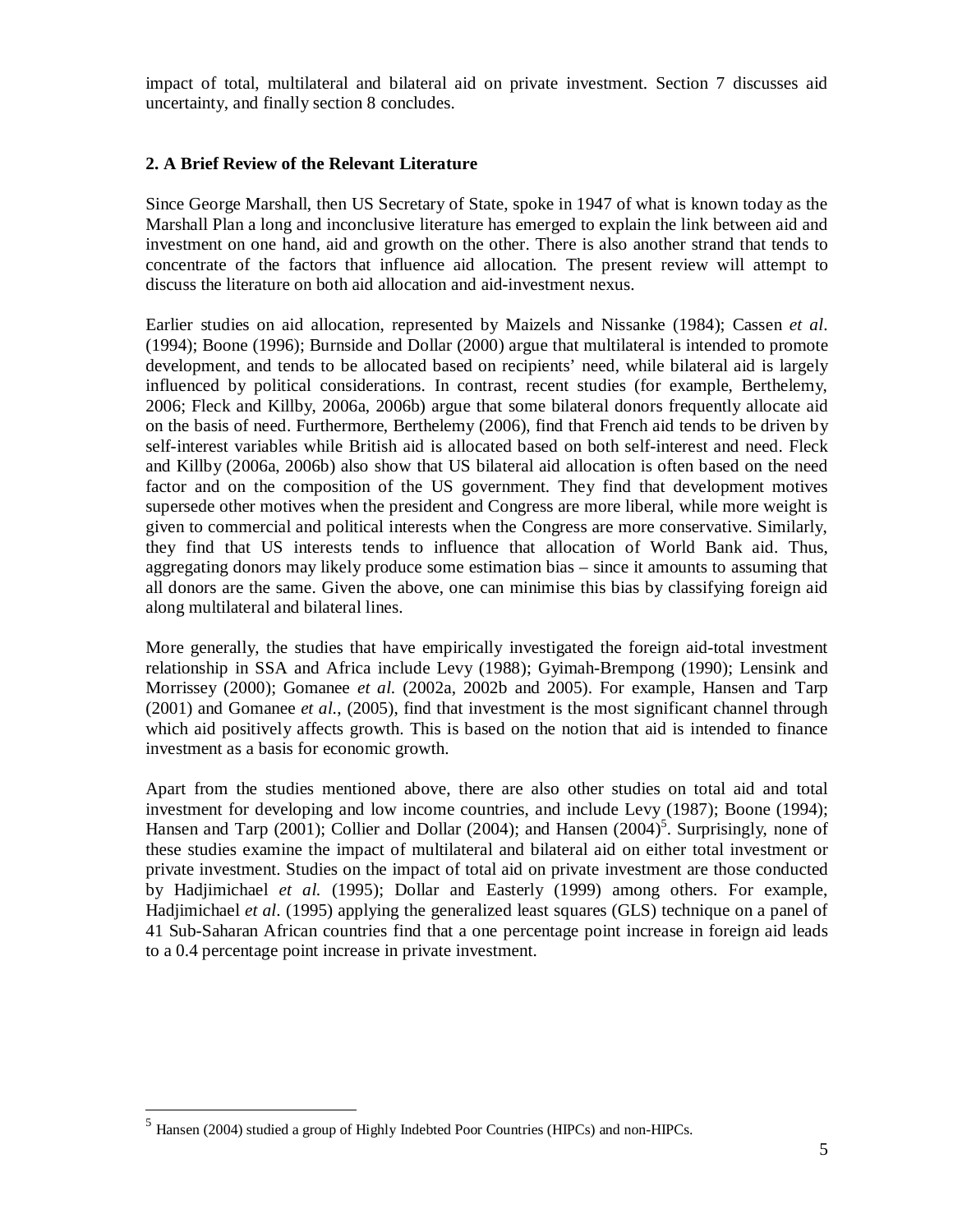| <b>Gross Domestic Investment and Foreign Aid</b>                               |                                                     |                |                                                                                                                                                                                                                                                                                                |
|--------------------------------------------------------------------------------|-----------------------------------------------------|----------------|------------------------------------------------------------------------------------------------------------------------------------------------------------------------------------------------------------------------------------------------------------------------------------------------|
| Study and Country<br>Coverage                                                  | Estimation<br>Technique                             | Period Covered | Findings                                                                                                                                                                                                                                                                                       |
| Levy (1987),<br>Developing Countries                                           | OLS and Two Stage<br><b>Least Squares</b><br>(2SLS) | 1968 to 1980   | Aid has a strong positive impact on gross<br>domestic investment. A one percentage<br>point increase in aid increases investment<br>by more than one percentage point.                                                                                                                         |
| Levy (1988), Sub-<br>Saharan Africa (SSA)                                      | <b>OLS</b>                                          | 1968 to 1982   | Overall results suggest that aid stimulates<br>investment in sub-Saharan Africa.                                                                                                                                                                                                               |
| Gyimah-Brempong<br>(1990), SSA                                                 | 2SLS                                                | 1968 to 1987   | Various aid types (grants, loans and food)<br>have positive impact on investment in<br>SSA. The impact of loans and grants are<br>however greater.                                                                                                                                             |
| Lensink and Morrissey<br>(2000), Developing<br>countries including<br>Africa.  | <b>Cross Section</b><br>(average) OLS               | 1970 to 1995   | Aid has positive impact on investment at<br>10 per cent level of significance when<br>uncertainty is not controlled for. The<br>uncertainty coefficient is not significant<br>but its inclusion increases the significance<br>of the coefficient on aid the variable from<br>10 to 5 per cent. |
| Hansen and Tarp<br>(2001), Cross-Country                                       | Fixed Effects (FE)<br>and GMM                       | 1974 to 1993   | Aid has significant positive impact on<br>investment. For the fixed effects, the<br>response of investment to aid is between<br>$2/3$ and $3/4$ at the median, while for<br>GMM its response to aid at the median<br>exceeds unity.                                                            |
| Gomanee et al. (2002a,<br>2002b, 2005), SSA                                    | Pooled OLS                                          | 1970 to 1997   | On average, a one percentage point<br>increase in total<br>aid leads to 0.53<br>percentage<br>point<br>increase<br>total<br>in<br>investment.                                                                                                                                                  |
| Hansen (2004),<br>Heavily Indebted Poor<br>Countries (HIPCs) and<br>non-HIPCs. | $OLS$ and $2SLS$                                    | 1974 to 1993   | Aid has a positive and significant impact<br>on total investment.                                                                                                                                                                                                                              |
| Collier and Dollar<br>(2004), Developing<br>Countries                          | Pooled OLS                                          | 1974 to 1997   | Strong evidence of positive impact of aid<br>on investment.                                                                                                                                                                                                                                    |

|  | <b>Gross Domestic Investment and Foreign Aid</b> |  |  |
|--|--------------------------------------------------|--|--|
|  |                                                  |  |  |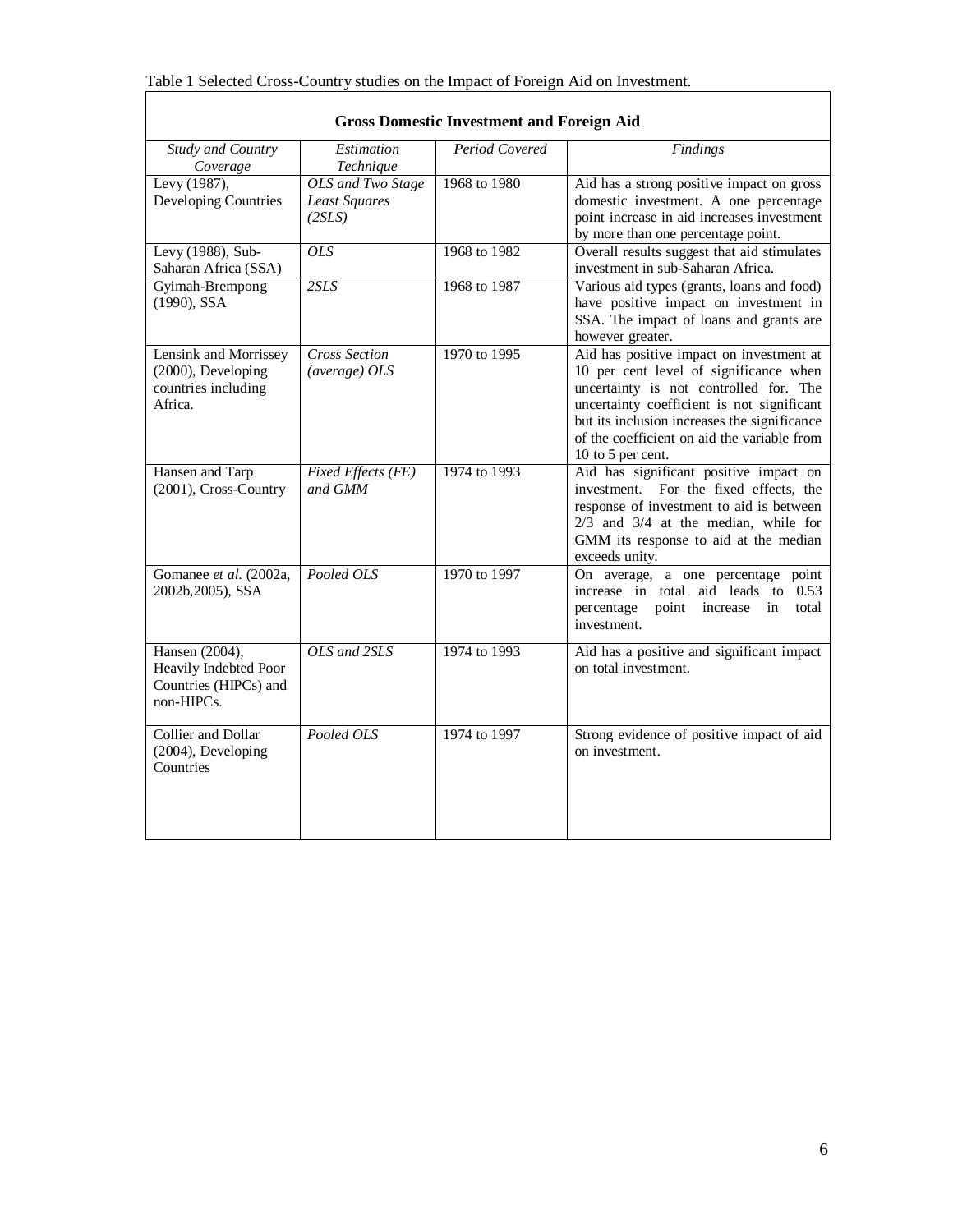|                                               |                                                             | Private investment and Foreign Aid |                                                                                                                                                                                                                                                        |
|-----------------------------------------------|-------------------------------------------------------------|------------------------------------|--------------------------------------------------------------------------------------------------------------------------------------------------------------------------------------------------------------------------------------------------------|
| Country<br>Study<br>and                       | Estimation                                                  | Period Covered                     | <b>Findings</b>                                                                                                                                                                                                                                        |
| Coverage                                      | Technique                                                   |                                    |                                                                                                                                                                                                                                                        |
| Mosley $(1987)$ , Less<br>Developed Countries | OLS.                                                        | 1960 to 1980                       | Aid crowded out private investment by<br>0.37 percent between 1960 and 1970,<br>while between 1970 and 1980 the<br>crowding out disappeared, showing<br>evidence of weak positive impact.                                                              |
| Mahdavi<br>$(1990)$ ,<br>Developing Countries | <i>OLS</i>                                                  | 1981 to 1985                       | Weak positive relationship between aid<br>and private investment.                                                                                                                                                                                      |
| Hadjimichael et al.<br>$(1995)$ , SSA         | GLS<br>Random<br>$\overline{\phantom{a}}$<br><i>Effects</i> | 1986 to 1993                       | Aid has positive and significant effect for<br>a group of 'sustained adjusters' and<br>significantly negative for countries with<br>negative per capita GDP growth.                                                                                    |
| Dollar and Easterly<br>(1999), Africa         | OLS and 2SLS                                                | 1970 to 1993                       | A one percentage increase in aid crowds<br>in 1.9 percentage points increase of<br>private investment in a good policy<br>environment, while in a poor policy<br>crowds<br>aid<br>out $1.2$<br>environment<br>percentage points of private investment. |

Table 2 Selected Cross-Country studies on the Impact of Foreign Aid on Private Investment. **Private Investment and Foreign Aid**

On another front, Dollar and Easterly (1999) test whether foreign aid crowds in private investment in a good policy environment for a panel of 49 countries including African and non-African countries. The estimations were carried out using both the ordinary least squares (OLS) and two-stage least squares (2SLS) methods. In addition, Dollar and Easterly interacted aid with a policy index term<sup>6</sup>. The conclusion of the study is that aid crowds in private investment in good policy environments, while in poor policy environments it crowds out private investment. Clearly, these studies do not distinguish between multilateral and bilateral aid.

Though the study by Hadjimichael *et al.* is close in spirit to the present study, the latter differs in the following important ways: distinction between multilateral and bilateral aid; use of different estimation technique; an organized sample of countries in SSA (West Africa); and addition of a measure of aid uncertainty in the private investment equation.

On the impact of aid uncertainty on investment, Lensink and Morrissey (2000) examine the impact of aggregate aid uncertainty on total investment for a sample of 75 developing countries, including a sub-sample of 36 African countries over the period 1970 to 1995. For the African countries sub-sample, Lensink and Morrissey, find that controlling for aid uncertainty increases the significance of the coefficient on aid in the investment regression. However, the coefficient on uncertainty is not significant.

However, there are some contentious issues with the study by Lensink and Morrissey. First, the cross-sectional data on which the results are based do not take the time-series dimension of the data into account. It is well known that a good cross-country study is one that utilizes both the time and cross-sectional dimensions of the data (Temple, 1999). Second, the study also assumes equality in coefficients of multilateral and bilateral aid, which may not be the case (see, for example, Ram, 2003). In fact, estimating the impact of aid on investment using this approach does not reveal the inherent differences related to the nature, motives, purpose and objectives of

-

<sup>&</sup>lt;sup>6</sup>The policy index was constructed by regressing private investment on all explanatory variables, excluding aid and then evaluating then policy variables using the estimated coefficients. The included policy variables are: openness as measured by Sachs and Warner (1995), inflation, the budget surplus, and a measure of institutional quality (rule of law, absence of corruption) from Knack and Keefer (1995).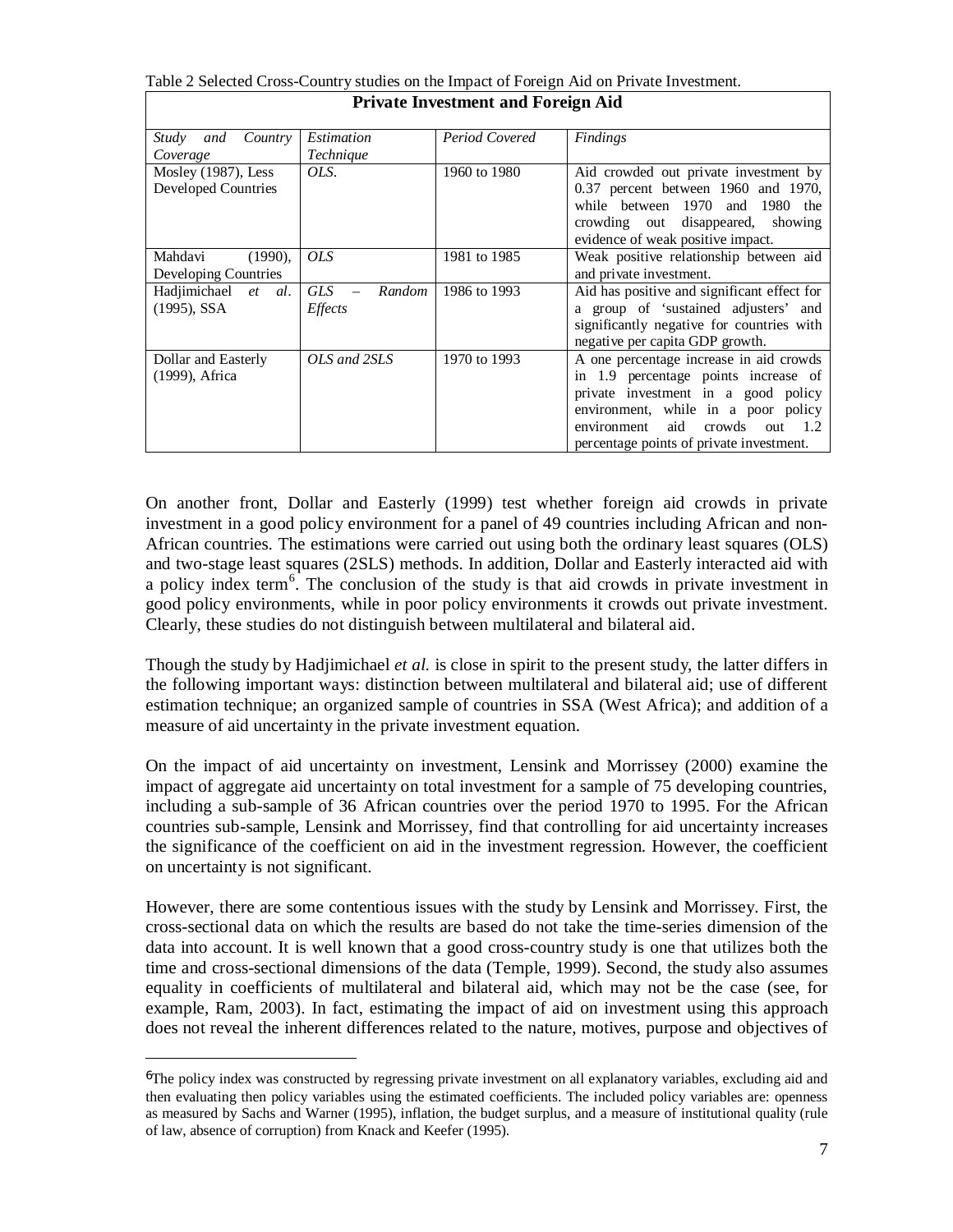aid giving, which to a great extent determine the effectiveness of aid. We therefore enrich the literature by systematically addressing these estimation issues. The next section provides a brief theoretical overview of aid and investment.

## **3. Theoretical Background**

Though it is widely believed that aid affects private investment indirectly through public investment, there is also a direct channel between foreign aid and private investment. Two direct channels between foreign aid and private investment can be identified. First, foreign aid can have positive impact on private investment if funds provided by donors are used to increase private sector credit – this can be channelled through local institutions and Development Finance Corporations (DFCs). For example, in the 1970s a large amount of aid which was disbursed in the form of programme grants or import support was mainly targeted at the private sector via agricultural credit agencies and development banks (Mosley *et al*., 1987). This way, the foreign exchange can lead to increased capacity utilization as well as support the provision of additional spare parts required for industrial production, which are activities aimed at increasing the level of private investment.

Second, donors can promote private investment by supplying funds aimed at improving private sector environment. In particular, Official Development Assistance (ODA) can improve the environment for private sector activity when donors support projects that contribute towards lower costs of investment; reduce risks; improve competition; and develop capacity. Certainly, when the private investment climate improves, the level of private investment would also increase; therefore aid will have a positive impact on private investment. However, earlier economists, for example (Friedman, 1958; Bauer, 1966, 1970; Griffin and Enos, 1970) have challenged the view that foreign aid and private investment are positively related. These authors are of the view that aid can hurt private sector activity. Here, the contention is that aid encourages public sector consumption in a way that hinders the emergence of an indigenous entrepreneurial class. This amy then implies a negative impact on private investment.

While the aid-private investment nexus has been examined in the empirical literature by Mosley (1987); Mahdavi (1990); Hadjimichael *et al.* (1995); and Dollar and Easterly (1999), there is nothing in the literature about the impact on private investment of multilateral and bilateral aid. In this instance, classifying foreign aid along multilateral and bilateral lines will certainly shed additional light on the aid-investment relationship. At least, drawing on the vast literature on aid allocation one can test whether these aid components have different effects on private investment.

More so, given that West African countries receive large amount of French and British bilateral aid, there is a case for a distinction between multilateral and bilateral aid. In what follows, any additional aggregation bias that remains after splitting aid into multilateral and bilateral components will be recognised as one of the limitations of the present study.

Now, our explanation for why multilateral aid is likely to have a positive effect is that it has investment and wider development objectives as its central objective. Again, multilateral aid is often handled with greater expertise which enhances its effectiveness<sup>7</sup>. Additionally, multilateral aid is devoid of distortionary political pressures and interferences. Even as the literature on aid allocation remains contentious, recent conclusions point to multilateral sources as the viable mechanism for improving aid effectiveness (see for example, CfA, 2005). As for bilateral aid, it is often given to countries that have strong political and commercial ties with donors, and may

The UNCTAD (2006) also argues that multilateral aid has the advantage of being effective since it is handled with <sup>7</sup> greater expertise.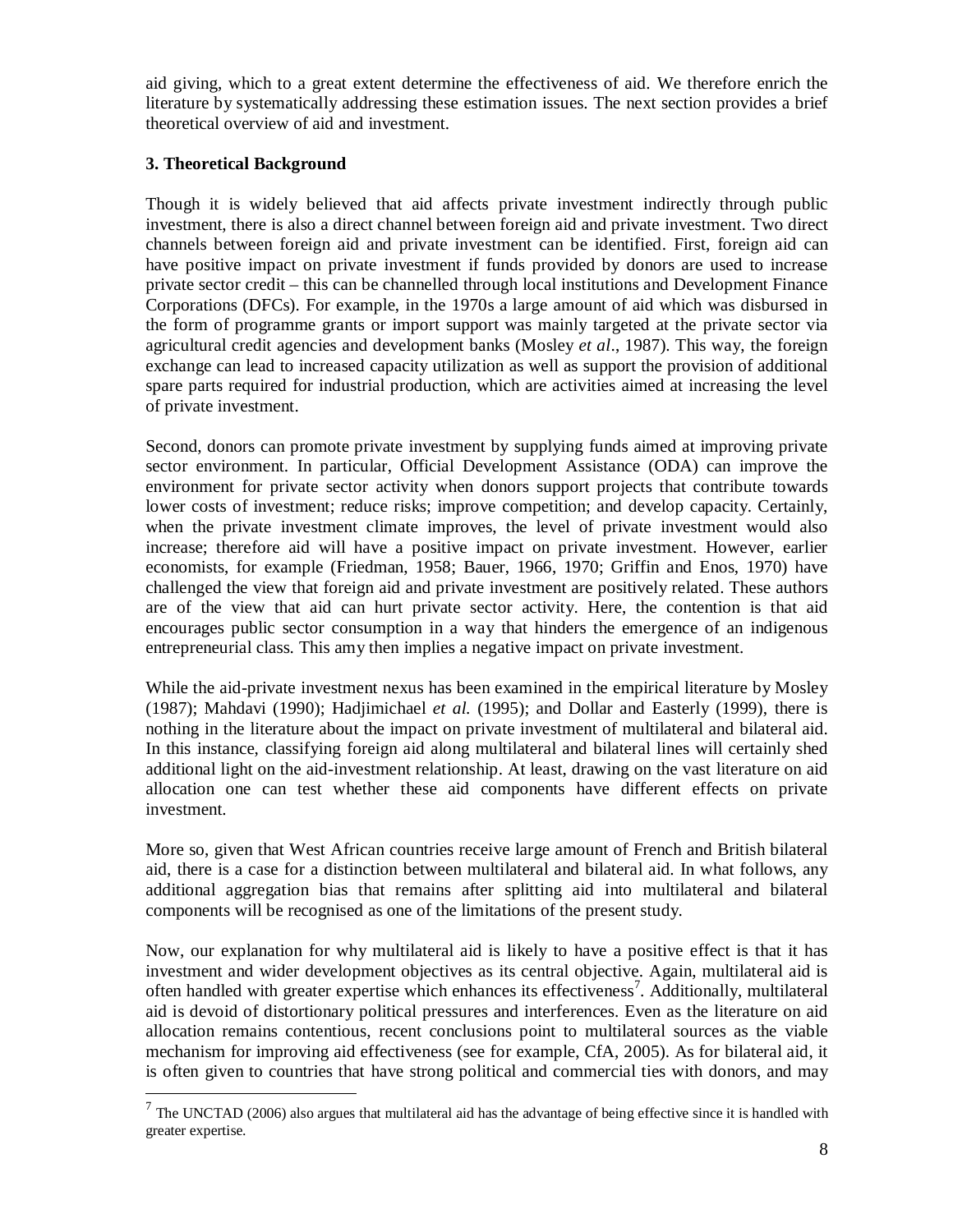not totally promote domestic investment, economic growth and development<sup>8</sup>. A further argument for why bilateral aid is not likely to promote growth as Stiglitz (2002) recognises, arises from severe agency problem, such as free-riding, adverse selection and moral hard.

### **3.1 Investment Theory.**

There are three main investment theories that have been advanced in the literature, namely the Keynesian theory, the accelerator model and the neoclassical model<sup>9</sup>. Although these theories are quite revealing, independently however, they have not been very successful for developing countries' analyses. This has led to the emergence of hybrid models, which attempt to take the structural composition of developing economies into account.

In *The General Theory*, Keynes (1936) recognised the existence of private investment decisions in the economy, which as he argued depends on the marginal efficiency of capital that reflects the opportunity cost of capital. The insight emerging from this is that a fall in interest rate will decrease the cost of investment relative to the return so that planned capital investment projects may become profitable on the margin. Keynes theory emphasises the role of interest rates in investment decisions, but ignores other major factors that determine investment behaviour.

In the *accelerator theory*, the level of investment depends on the level of output (Harrod, 1936, 1948; Hansen, 1949; Hicks, 1949). This is the same as saying that the rate of investment depends on growth rate. According to Hicks (p.199), 'when the rate of increase in output has begun to decline, as it must as full employment is approached, the induced investment in inventories and in fixed plant and equipment will fall'. The accelerator model is popular not only because of its simplicity, but also its 'realism', given that capital is always required to produce output. The model assumes that the demand for machinery and factories is derived from the demand for goods. Thus, if the demand for the goods that capital equipment produces is to increase and the existing capacity cannot meet this expected increase in demand, then, a new investment in plant and machinery will be required to increase production.

Jorgenson (1967) and Hall and Jorgenson (1971) formulated the *neoclassical model* to address the restrictive assumptions of the accelerator theory. Here, the desired capital stock depends on the user cost of capital and the level of output. The user cost of capital is in turn said to depend on the price of capital goods, the real interest rate, and the depreciation rate. The difference between the current and desired capital stock is thought to be a result of lags in decision making and delivery, which then gives rise to an investment equation. Therefore, increases in user cost of capital will lead to lower rate of investment. The assumptions of this model are: perfect competition and exogenously determined output; static expectations about future prices, output and interest rates. However, some of these assumptions may be too restrictive, especially, the assumption of static expectations regarding economic agents.

### **4. Determinants of Private Investment in West Africa**

From the discussions above, it is apparent that no particular theory takes all the important factors that influence the behaviour of private investment in developing countries into account. In this case, we will derive a basic investment model that reflects the behaviour of investment in a

<sup>-</sup><sup>8</sup> Some studies on aid allocation e.g. Wheeler (1984), Cassen *et al.* (1994), and Collier and Dollar (2002) argue that bilateral aid is driven by political, ideological and strategic interests of the donors. However, we note that some bilateral donors e.g. the Scandinavian countries sometimes give small amounts of aid for other objectives, other than political.

There are other recent theories of investment, for example the one that focuses on investment uncertainty.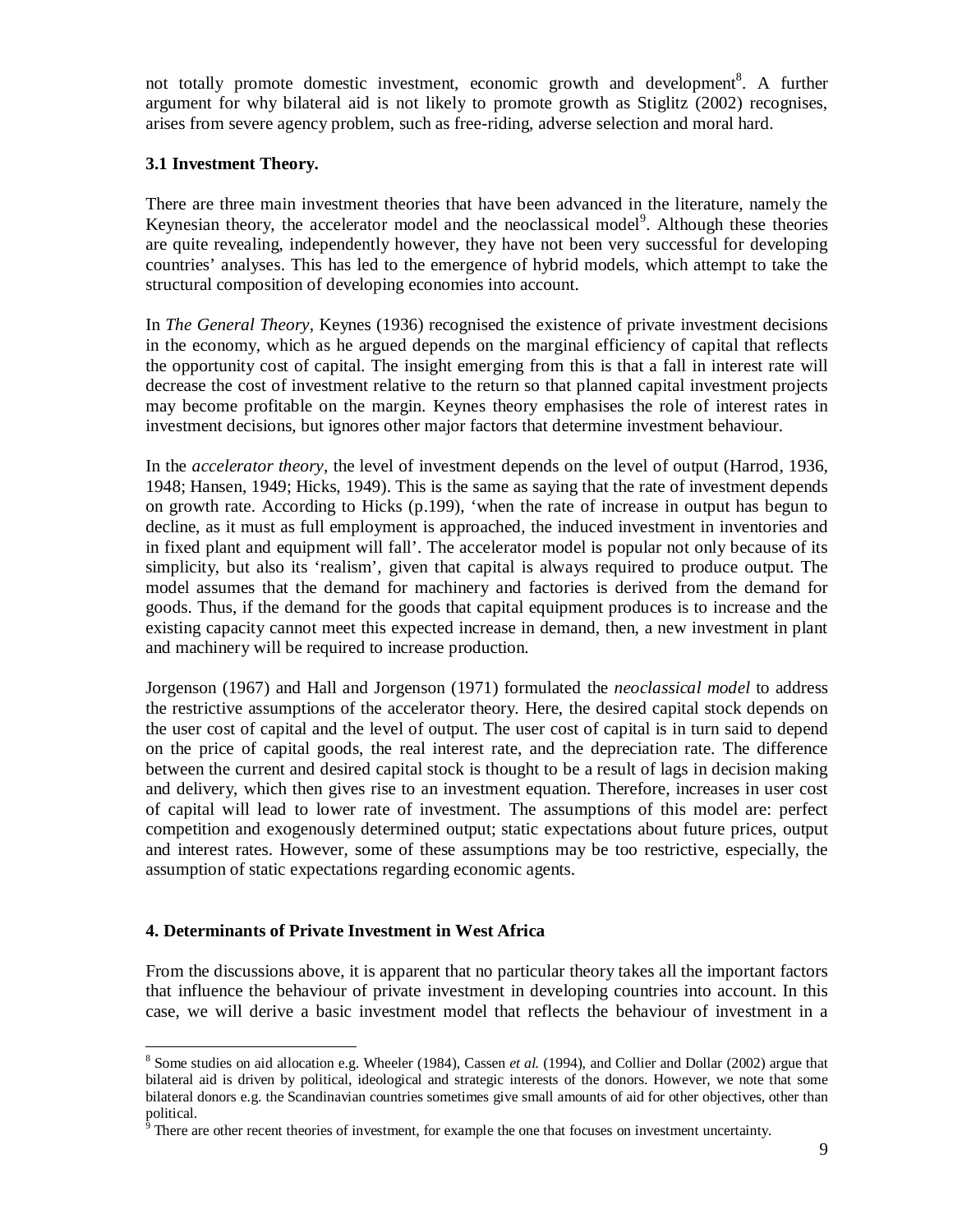developing country context, building on the accelerator and the neoclassical theories. Now, consider the relation between the desired capital stock<sup>10</sup> ( $K^*$ ), the level of output (*Y*) and the user cost of capital (*C*):

$$
K_t^* = \phi Y_t C_t^{-\sigma} \tag{1}
$$

where  $\phi$  and  $\sigma$  represent the distribution parameter and the constant elasticity of substitution between capital and labour, respectively. An investment function can be derived by splitting gross investment into net and replacement components. In the present analysis, we are interested in the net component and hence we ignore the replacement component. The net component  $(I_i^n)$ 

is equal to the change  $(\Delta)$  in the desired capital stock, which will increase the capital stock by the amount of investment:

$$
I_t^n = \Delta K_t^*
$$
 (2)

Therefore (2) can be written as,

$$
I_t = \Delta K_t^* \tag{3}
$$

Substituting equation (1) into (3) we get our investment model:

$$
I_t = \Delta \phi (Y_t C_t^{-\sigma})
$$
\n(4)

Assuming a unitary elasticity of substitution between capital and labour, by adding the error term, we get our basic model $^{11}$ :

$$
I_t = \phi_1 \Delta Y_t - \phi_2 \Delta C_t + \mu_t \tag{5}
$$

Now, we can augment equation (5) with other determinants of private investment discussed below:

#### *4.1 Financial Deepening*

McKinnon (1973) and Shaw (1973) argue that financial markets in developing countries are repressed and over-regulated. As such, the supply of to private investors can influence investment behaviour independent of the user cost of capital. Therefore, financial deepening, by increasing the supply of credit can stimulate investment. To capture this effect, we include *money supply as a percentage of GDP (M2)*. Another proxy which has been used in the empirical literature is the *share of bank credit to the private sector in GDP*.

#### *4.2 Macroeconomic Stability*

-

There are different measures of macroeconomic instability that have been used in the empirical literature. In the present study, macroeconomic instability is proxied by the *inflation rate*. Inflation tends to cause uncertainty in the business environment, especially when the rate of fluctuation is frequent. In this environment, it is difficult for firms to predict costs and revenues,

<sup>&</sup>lt;sup>10</sup> This is also the steady-state capital stock.

<sup>&</sup>lt;sup>11</sup> See Athukorala and Sen  $(2002)$  for a different version of this model.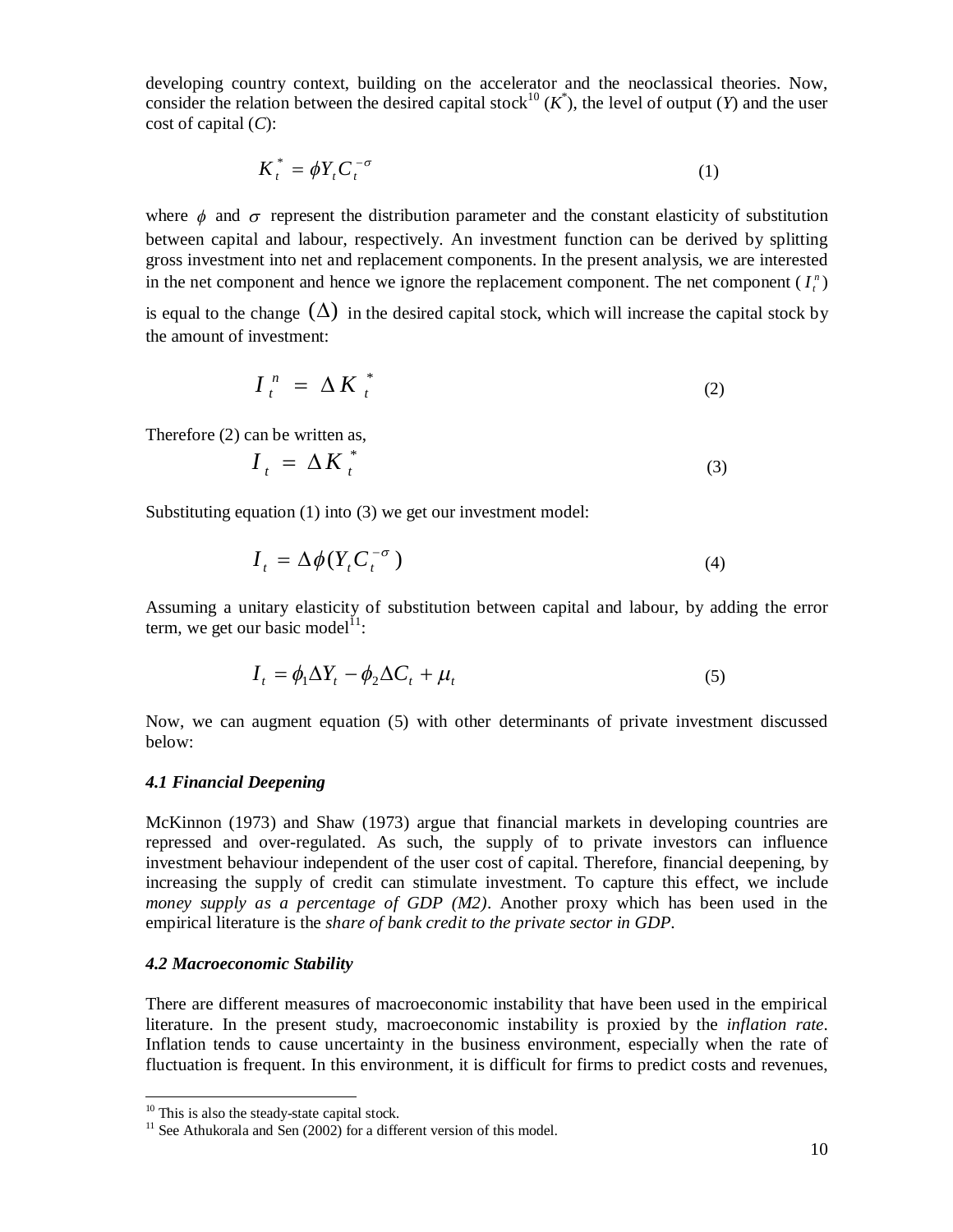and therefore would be discouraged from making investments decision that will lead to increased investment. Again, the presence of high inflation may signal the inability of government authorities to efficiently manage the economy, thereby reducing the level, and rate of private sector investment. Therefore, high rates of inflation would be expected to lower private investment.

## *4.3 Debt Service*

The amount of foreign exchange and domestic resources committed to debt service obligations can be a disincentive to invest. This is especially true if investors fear that the returns from their investment will be subjected to high marginal tax by government. Similarly, investors will be worried that high debt accumulation will increase debt service obligation, which can lead to a deflation of the economy. The overall effect, therefore, will be a reduction or delay in investment. To capture these effects, we include *debt service as a percentage of GDP (debt service ratio)*. This variable has also been included by previous authors, for example, Hadjimichael *et al*. (1995). This variable is important because most of the countries in the sample were severely indebted over the sample period.

## *4.4 Trade Openness*

Openness to trade can also affect private investment, but how best to measure this variable is a problematic issue. Investment may respond to openness through a size of the market effect. According to Adam Smith, market size imposes a constraint on the division of labour, so that more open countries are better able to exploit increasing returns to scale (Wacziarg, 2001). Two variables have emerged as top proxies for openness to trade. First is the ratio of exports plus imports to GDP.

The second measure is *the growth rate of exports*, which is a proxy for the degree of the antiexport bias of the policy regime affecting the manufacturing sector. More specifically, greater growth of exports can lead to a higher quality and rate of private investment, which comes via learning by doing and knowledge spillovers. Along this line, Thirlwall (2003) argues that growth of exports generates foreign exchange needed to import intermediate goods. These derivable benefits, lead us to the inclusion of export growth in the private investment equation.

## **5. Empirical Specifications, Data and Estimation Techniques.**

In this analysis, three issues appear to be important. First, we want to know if foreign aid has any discernable impact on private investment. Second, and following from the first, we want to know if bilateral aid has the same impact as multilateral aid on private investment, controlling for other determinants. Third, we want to know the impact of aid uncertainty on domestic private investment.

To address these issues, we use data from 1975 to 2004 (summary statistics and definition of variables are presented in the appendix). However, for most of the series, there are missing values for individual countries. For instance, for Liberia, there are a lot of missing data for most series, and consequently we dropped it from our sample. Thus, we have an unbalanced panel of 14 countries observed over 28 years. We take 4 year period averages for all the variables from 1975-78 to 1999-04, thus giving 7 periods. Where there are missing data in-between the average period we divide by the number of years for which the data are available, instead of by 4. The gain from taking averages is that it helps to smooth out erratic shocks in the data. It also conforms to the usual practice in empirical studies involving panel data, where four and five year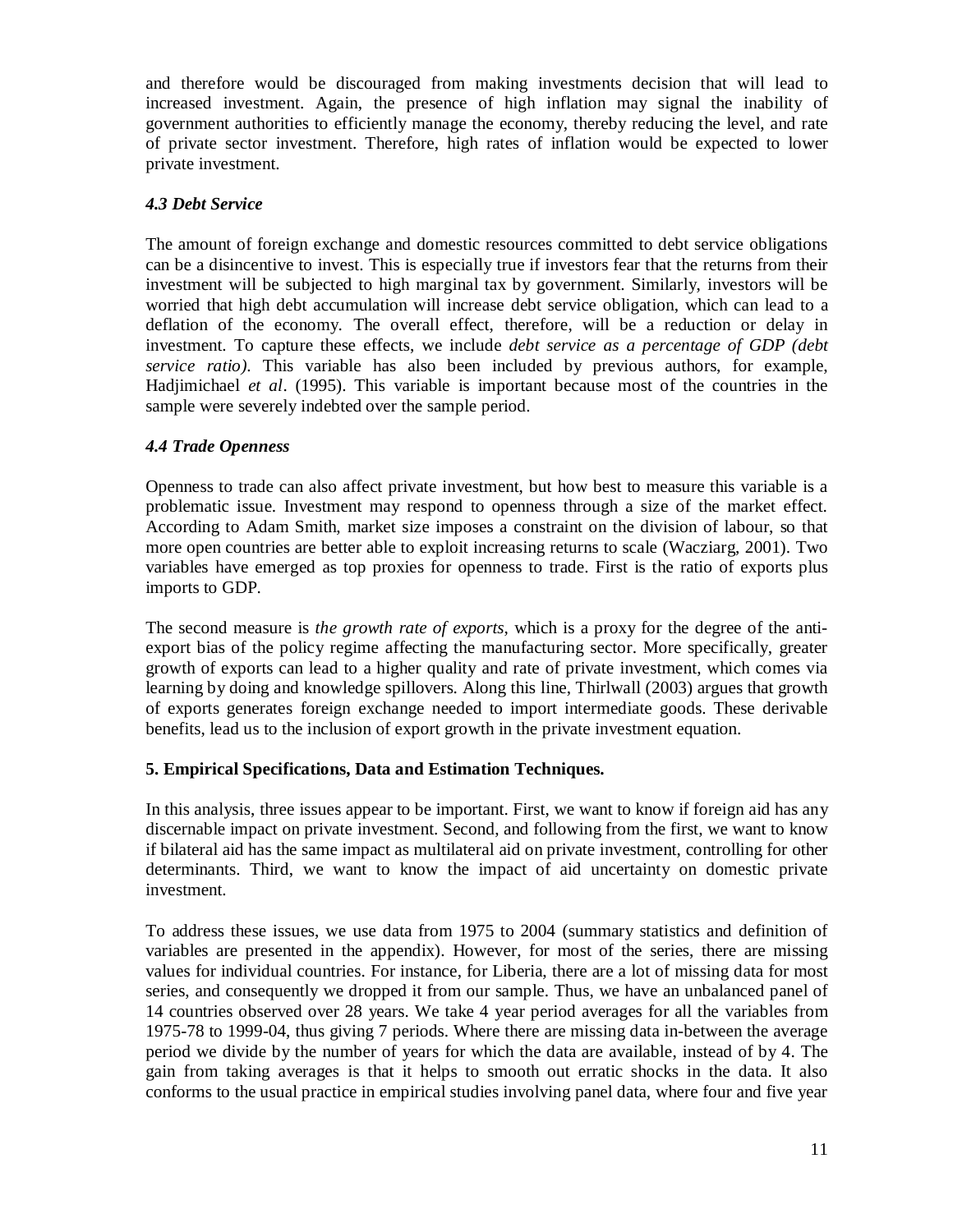averages have been used (see, for example, Dollar and Easterly, 1999 and Burnside and Dollar, 2000).

To proceed with the empirical estimations, we first re-write the basic model (5), giving equation:

$$
pigdp_{it} = \alpha + \beta_1 gdpg_{it} + \beta_2 r \text{int}_{it} + \mu_{it}
$$
 (6)

where *pigdp* is private investment as a percentage of GDP, *gdpg* is growth in real GDP (accelerator variable), *rint* is real interest rate,  $\mu$  is error term, and subscripts *i* and *t* represent country and time, respectively. Second, we write a complete private investment equation in accordance with the discussions above, giving the estimating equation:

$$
pigdp_{it} = \alpha + \beta_1 gdpg_{it} + \beta_2 r \text{int}_{it} + \beta_3 m2gdp_{it} + \beta_4 \text{inf}_{it} + \beta_5 dstx_{it} +
$$
  

$$
\beta_6 xg_{it} + \delta_t to da_{it} + \mu_{it}
$$
 (7)

where *m2gdp* is broad money supply as a percentage of GDP, *inf* is rate of inflation, *dstx* is debt service as a percentage of total exports, *xg* is export growth, *toda* is total aid as a percentage of GDP and other variables are as previously defined. The expected signs of these variables have been discussed in the theoretical section.

Next, we distinguish between multilateral and bilateral aid by rewriting equation (7) in an unrestricted form:

$$
pigdp_{it} = \alpha + \beta_1 gdpg_{it} + \beta_2 r \text{ int}_{it} + \beta_3 m2 gdp_{it} + \beta_4 \text{ inf}_{it} + \beta_5 dstx_{it}
$$
  
+  $\beta_6 xg_{it} + \delta_m \text{ mod } a_{it} + \delta_b boda_{it} + \mu_{it}$  (8)

where *moda* is multilateral aid as a percentage of GDP and *boda* is bilateral aid as a percentage of GDP. Other variables are as earlier defined.

To take account of unobserved country effects, and to also insulate our estimates from any sample heterogeneity issue, we apply the traditional panel data estimation technique. In this case, the Wooldridge (2002) unobserved effects model becomes the natural estimation technique. Now consider the model for *T* time periods:

$$
y_{it} = x_{it} \beta + c_i + \mu_{it}, \qquad t = 1, ..., T
$$
 (9)

where  $y_i$  is the dependent variable,  $x_i$  is a vector of observed independent variables for country *i* at time *t*,  $c_i$  is unobserved country specific effects and  $\mu$  is the error term. This model can be estimated using the random effects (RE) estimator or the fixed effects (FE) estimator. The choice of the estimation method depends, in part, on the assumption made about the unobserved country specific effects and on what the researcher seeks to achieve. If we assume that the unobserved effect,  $c_i$ , is not correlated with  $x_i$ , RE would be the appropriate estimator. On the other hand, if the unobserved effect is correlated with the observed time-varying variables, FE would be the appropriate estimator.

Apart from the assumption on the unobserved heterogeneity, FE will be the proper specification if the focus is on specific cross-sectional units (countries), which is the case in this study. What this implies is that all inferences will be restricted to the observed individual countries (Baltagi, 2008; Wooldridge, 2002). In contrast, inferences drawn from using RE will apply to the population from which the countries are drawn.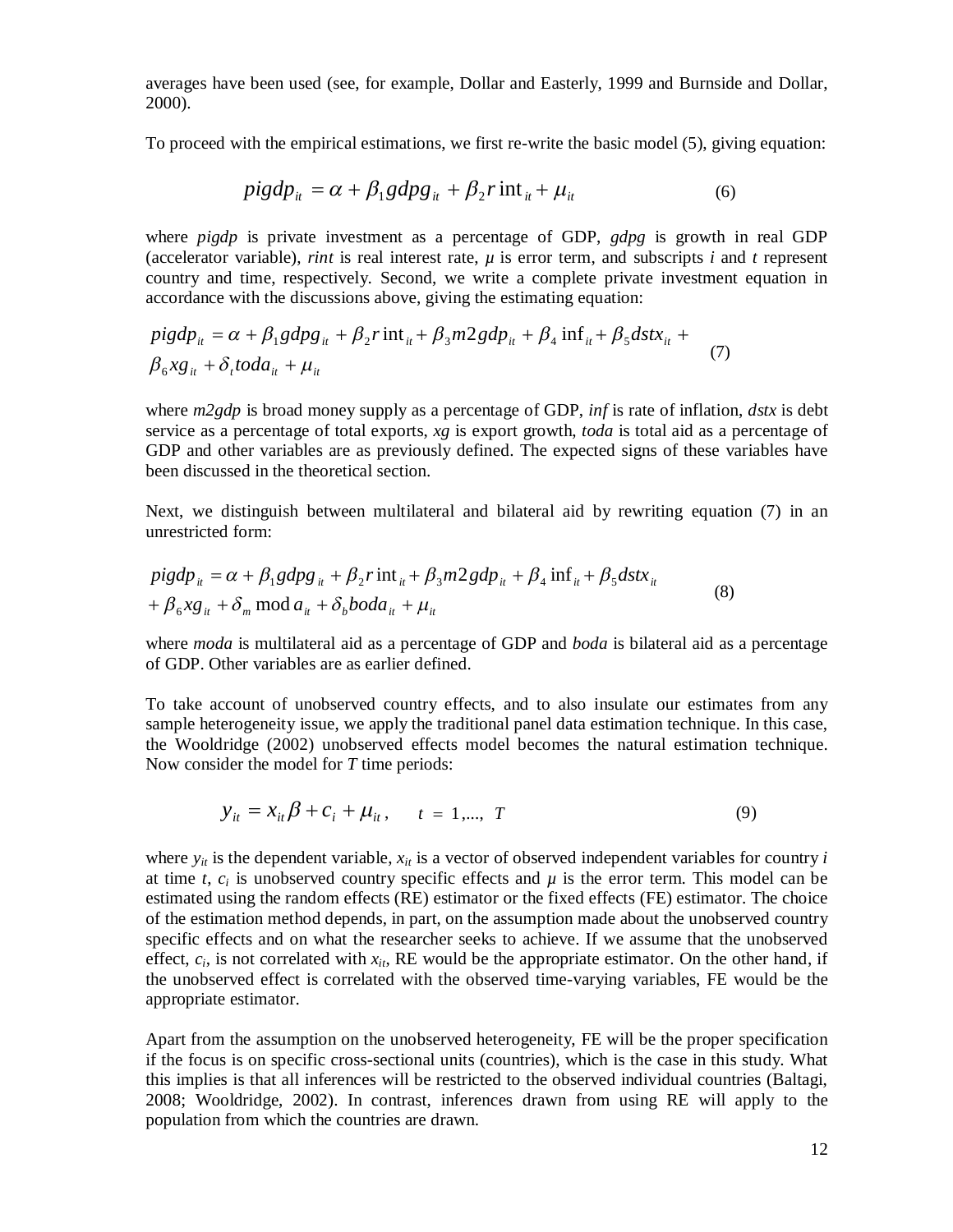Another issue is that, if the *xit* vector contains any important observed time invariant variables, proceeding with the FE estimator becomes problematic. The reason for this is that the time invariant variables are wiped out through transformation – *within means transformation*. Put differently, since the time-invariant variables are spanned by individual dummies, any attempt to estimate the model will fail because of the presence of perfect multicollinearity.

Since the countries in our sample are not randomly selected, we will advance with the fixed effects method. Following Baltagi (2008), we conduct the *F* test of fixed effects to determine if there is presence of country specific effects or not. This implies performing a joint significance test on the individual effects, i.e.  $H_0: c_1 = c_2 = ... = c_{N-1} = 0$ . The rejection of the null hypothesis will strengthen the case for using the FE estimator.

In practice, the idea of estimating  $\beta$  is to transform (9) so that the unobserved effect,  $c_i$  is eliminated. This approach is the fixed effects transformation, often referred to as the within transformation, and is obtained by first averaging equation (9) over  $t = 1, \ldots, T$  to get the cross-section equation:

$$
\overline{y}_i = \overline{x}_i \beta + c_i + \overline{\mu}_i \tag{10}
$$

where  $\overline{y}_i = T^{-1} \sum_{t=1}^T y_{it}$ ,  $\overline{y}_i = T^{-1} \sum_{t=1}^T y_{it}, \ \ \overline{x}_i = T^{-1} \sum_{t=1}^T x_{it},$  $\overline{x}_i = T^{-1} \sum_{t=1}^T x_{it}$ ,  $\overline{\mu}_i = T^{-1} \sum_{t=1}^T x_{it}$  $\overline{\mu}_{i}$  = T  $^{-1} \sum \frac{I}{I=1} \mu_{it}$ 

Then, subtracting equation (10) from equation (9) for each *t* gives the within transformed equation:

$$
y_{it} - \overline{y}_i = (x_{it} - \overline{x}_i)\beta + \mu_{it} - \overline{\mu}_i
$$
\n(11)

Alternatively, equation (11) can be rewritten as:

$$
\ddot{y}_{it} = \ddot{x}_{it} \beta + \ddot{\mu}_{it}, \quad t = 1, 2 \dots, T \quad ; \quad i = 1, 2 \dots, N \tag{12}
$$

where  $\ddot{y}_i \equiv y_i - \overline{y}_i$ ,  $\ddot{x}_i \equiv x_i - \overline{x}_i$ ,  $\ddot{\mu}_i \equiv \mu_i - \overline{u}_i$ . This transformation removes the country specific effect  $c_i$ . In this form, the FE estimator is the pooled OLS estimator of (12).

Finally, to avoid any possible influence of serial correlation features in the private investment series, which could affect our inferences, the regressions are performed using robust standard errors.

#### **6. Impact of Total, Multilateral and Bilateral Aid on Private Investment**

The objective of this section is to estimate the parameters in equations (7) and (8) by eliminating the heterogeneity term, using the within effects transformation. To avoid endogeneity problem, we use the lagged values of aid and real GDP growth. This specification is also plausible in the sense that aid can affect private investment with a lag (over four to five years). It is sensible to argue that aid received to today would not have an instantaneous effect on economic variables such as investment and growth.

Two points stand out from Table 3. First, the *F-test* of fixed effects suggests a strong presence of fixed effects in all the specifications. Second, the coefficient on total aid is significant, but once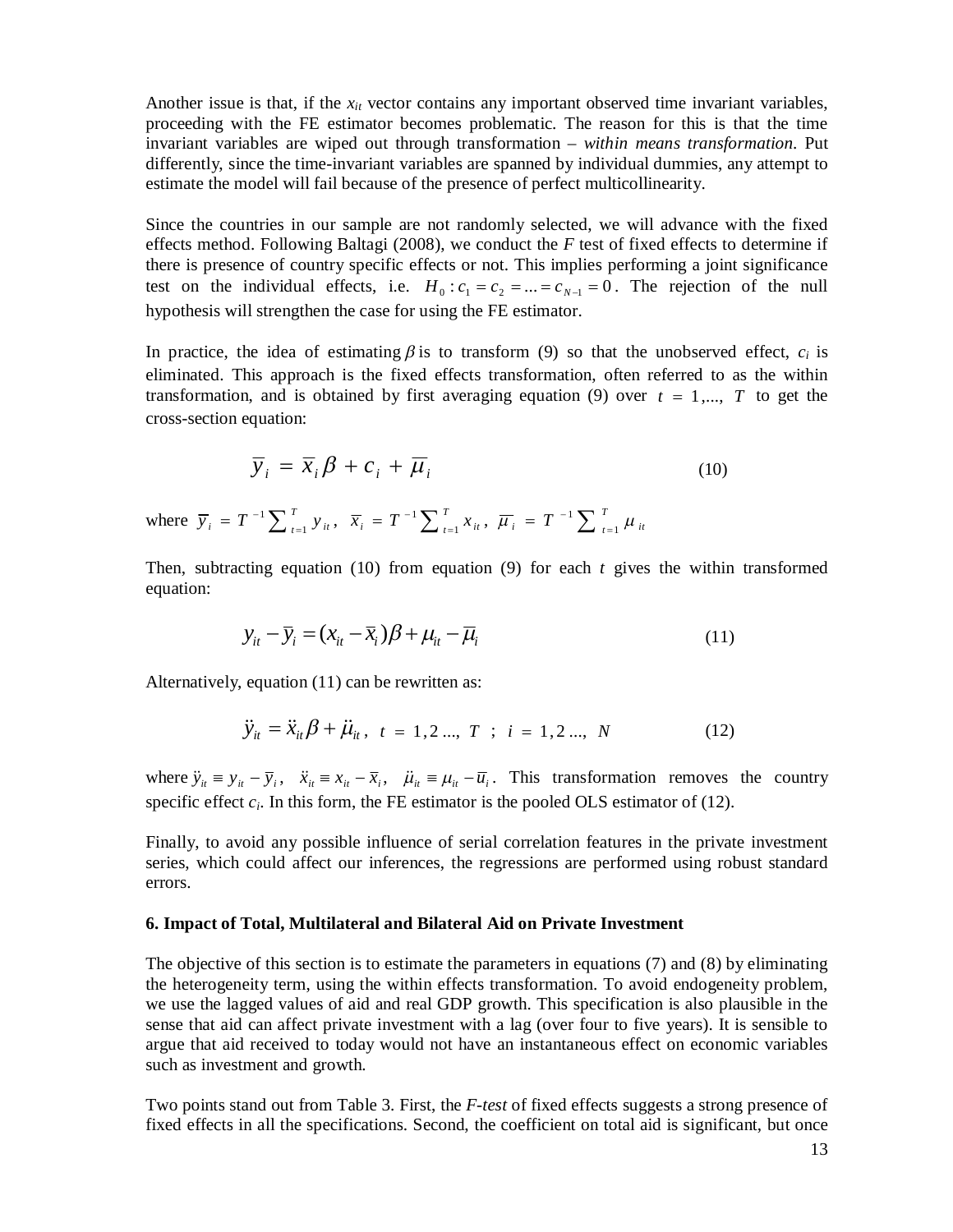we split aid into multilateral and bilateral components we find a result that tends to support our intuitive reasoning. Multilateral aid is significant, while that of bilateral aid remains negative and insignificant (our preferred model).

Other variables, such as the accelerator, inflation, debt service, and export growth are significant, and have the right signs. Jointly, the explanatory variables explain around 74 per cent of the changes in domestic private investment. Other studies report similar results [e.g. Hansen, (2004) for total investment and Hadjimichael *et al.* (1995) for private investment]. Once account is taken of the effects of other variables, money supply has no independent effect on private investment. However, except for the wrong sign the coefficient on the real interest rate is significant. This could explain the nature of financial markets in many developing countries which are still very repressed.

In sum, our findings suggest that multilateral aid may have an impact on private investment different from that of bilateral aid. Therefore an investment equation such as (7) can give misleading results as far as the impact of aid on private investment is concerned. This result lends support to the recent campaign on channelling more aid through multilateral sources (CfA, 2005).

| Dependent variable: Share of private investment in GDP (pigdp) |            |                |  |
|----------------------------------------------------------------|------------|----------------|--|
|                                                                |            | $\overline{2}$ |  |
| gdpg(lagged)                                                   | $0.57***$  | $0.55***$      |  |
|                                                                | (0.10)     | (0.10)         |  |
| rint                                                           | $0.08**$   | $0.09**$       |  |
|                                                                | (0.03)     | (0.04)         |  |
| m2gdp                                                          | $-0.03$    | $-0.01$        |  |
|                                                                | (0.07)     | (0.07)         |  |
| inf                                                            | $-0.05**$  | $-0.04**$      |  |
|                                                                | (0.02)     | (0.02)         |  |
| $\frac{d}{dx}$                                                 | $-0.11***$ | $-0.11***$     |  |
|                                                                | (0.03)     | (0.03)         |  |
| xg                                                             | $0.08***$  | $0.08***$      |  |
|                                                                | (0.02)     | (0.02)         |  |
| $0.17**$<br>toda(lagged)                                       |            |                |  |
|                                                                | (0.07)     |                |  |
| moda(lagged)                                                   |            | $0.27**$       |  |
|                                                                |            | (0.12)         |  |
| boda(lagged)                                                   |            | $-0.07$        |  |
|                                                                |            | (0.10)         |  |
| R-squared                                                      | 0.74       | 0.73           |  |
| F-test of FE                                                   | 10.28      | 9.06           |  |
|                                                                | [0.0000]   | [0.0000]       |  |
| <i><b>Observations</b></i>                                     | 51         | 51             |  |

Table 3: Impact of Aid on Private Investment: Fixed Effects

Note: Robust Standard errors are in parentheses (). Numbers in brackets  $\lceil \cdot \rceil$  indicate p values. \* indicates that a coefficient is significant at 10 percent level; \*\* indicates 5 percent significance level; \*\*\* indicates significance at 1 percent level.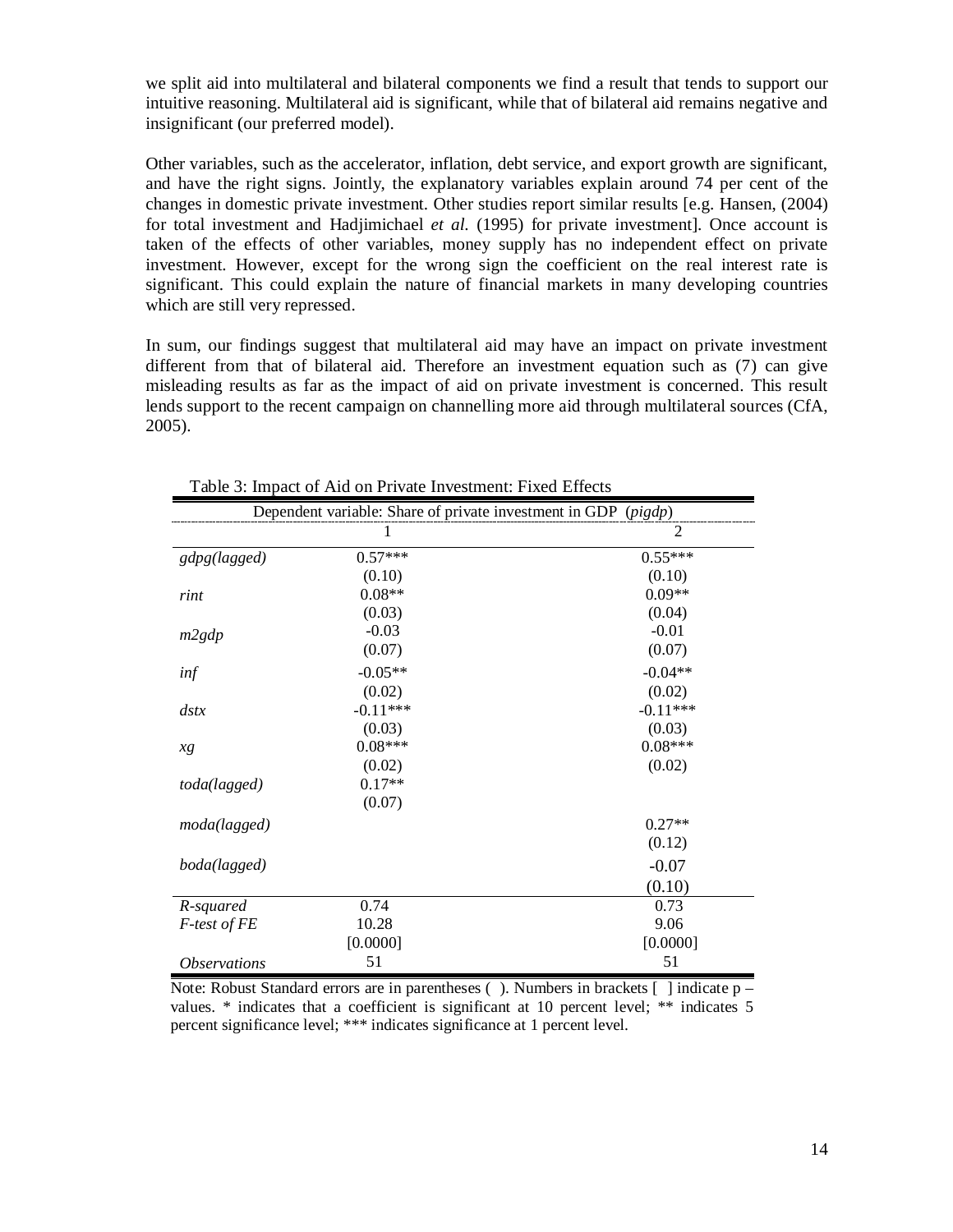### **Robustness Analysis**

To examine the robustness of our results, we re-estimate the equations by dropping real interest rate and money supply variables. This is the so-called general-to-specific approach which gives a parsimonious specification. The result of this exercise is located in Table 4. The results are similar to those in Table 3 only that the goodness of fit reduced to around 64 percent.

|                            |                                                                | (Parsimonious Moder - using only significant and rightly signed variables) |
|----------------------------|----------------------------------------------------------------|----------------------------------------------------------------------------|
|                            | Dependent variable: Share of private investment in GDP (pigdp) |                                                                            |
|                            | I                                                              | 2                                                                          |
| gdpg(lagged)               | $0.44***$                                                      | $0.42***$                                                                  |
|                            | (0.10)                                                         | (0.11)                                                                     |
| inf                        | $-0.04**$                                                      | $-0.04*$                                                                   |
|                            | (0.02)                                                         | (0.02)                                                                     |
| $\frac{d}{dx}$             | $-0.07**$                                                      | $-0.09***$                                                                 |
|                            | (0.03)                                                         | (0.03)                                                                     |
| хg                         | $0.07***$                                                      | $0.06***$                                                                  |
|                            | (0.02)                                                         | (0.02)                                                                     |
| toda(lagged)               | $0.11*$                                                        |                                                                            |
|                            | (0.06)                                                         |                                                                            |
| moda(lagged)               |                                                                | $0.25**$                                                                   |
|                            |                                                                | (0.12)                                                                     |
| boda(lagged)               |                                                                | $-0.11$                                                                    |
|                            |                                                                | (0.10)                                                                     |
| R-squared                  | 0.61                                                           | 0.64                                                                       |
| F-test of FE               | 6.86                                                           | 6.47                                                                       |
|                            | [0.0000]                                                       | [0.0000]                                                                   |
| <i><b>Observations</b></i> | 67                                                             | 66                                                                         |

| Table 4: Impact of Aid on Private Investment: Fixed Effects                |
|----------------------------------------------------------------------------|
| (Parsimonious Model - using only significant and rightly signed variables) |

Note: Robust Standard errors are in parentheses ( ). Numbers in brackets [ ] indicate p – values. \* indicates that a coefficient is significant at 10 percent level; \*\* indicates 5 percent significance level; \*\*\* indicates significance at 1 percent level.

## **7. Aid Uncertainty and Private Investment**

Another strand in the empirical literature on aid that we examine is the effect of aid uncertainty on investment<sup>12</sup>. In particular, uncertainty regarding the stability of aid inflows can discourage private investment (Hadjimichael *et al*., 1995). As discussed earlier, the leading empirical study of this issue is Lensink and Morrissey (2000), which uses an OLS technique. However, we differ on three important fronts: First, we use a different estimation procedure - the fixed effects method, to estimate the extent to which aid uncertainty affects domestic private investment. This technique accounts for country specific effects. Second, we test for the impact of aid uncertainty using both aggregate aid and aid disaggregated into multilateral and bilateral components. Third, our measure of uncertainty is the coefficient of variation, computed for each sub-period. To an extent, these issues restrict us from comparing the results directly.

Multilateral donors tend to disburse their aid commitments as long as recipients follow any conditions attached to such aid. On the other hand bilateral donors do not always follow their

<sup>-</sup> $12$  In this study, volatility and uncertainty imply the same thing and are used interchangeably.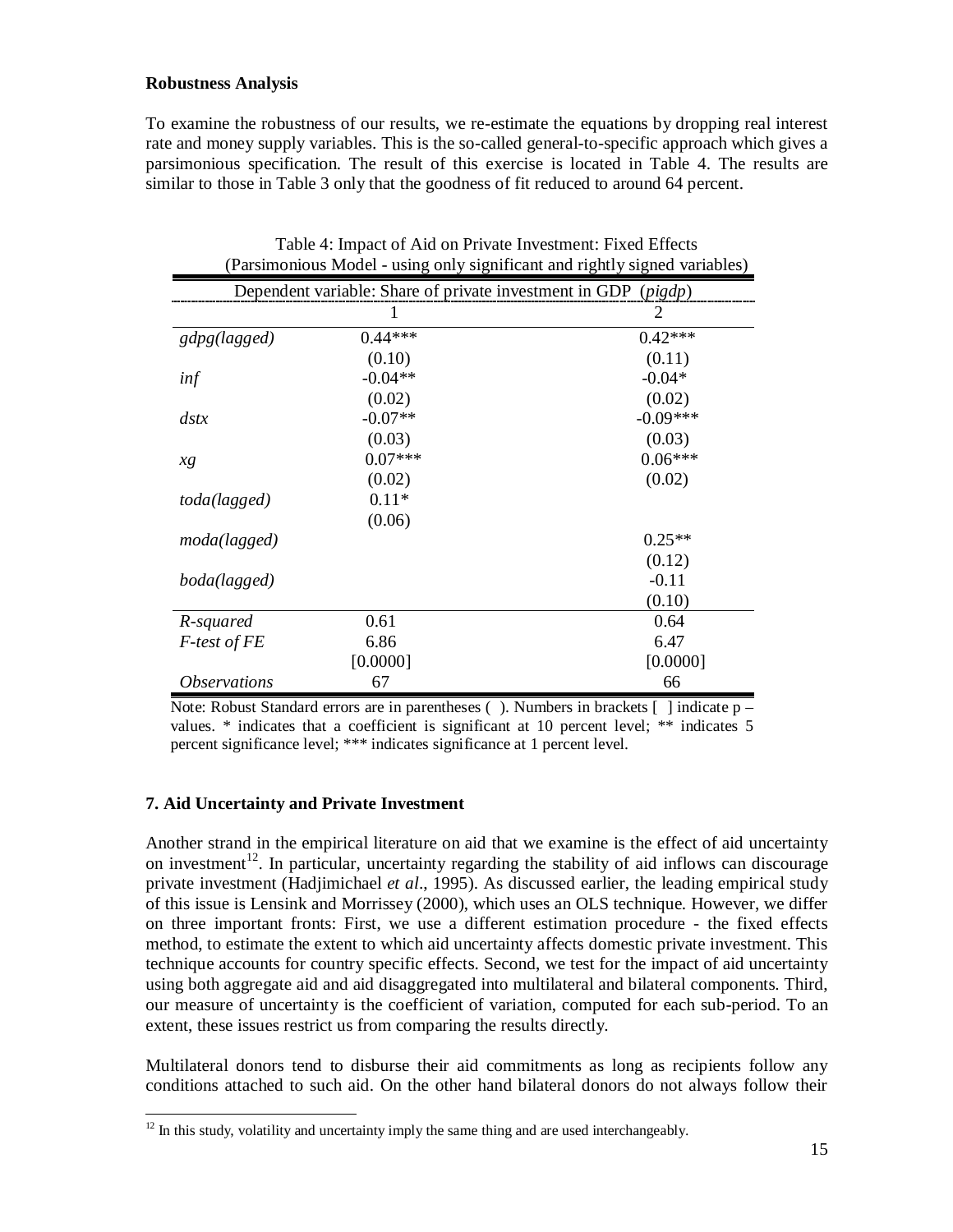commitments if their political and commercial interests are not fully protected. As long as bilateral donors' geo-political concerns change, their financial support cannot be reliable (Cassen and associates, 1994; CfA, 2005). Theoretically, these points can provide arguments for why multilateral aid may be predictable and why bilateral aid may not.

Turning to the empirical effects of aid uncertainty, specification (1) in Table 5 shows that volatility of total ODA affects private investment. The uncertainty term (*covtoda*) is significant. Based on this evidence, we now assess the individual effects of multilateral and bilateral aid uncertainty on private investment. On one hand, specification 2 in Table 5 suggests that multilateral aid (*covmoda*) may not be uncertain. However, even if there is any uncertainty in multilateral aid, its size may not be sufficiently large enough to affect the impact of aid on domestic private investment.

On the other hand, specification 2 in Table 5 shows that bilateral aid uncertainty has a negative impact on private investment. This means that high volatility in bilateral flows is partly the reason why its impact on domestic private investment is negative and/or weak. These results are broadly in line with the explanations we have provided.

|                            | Dependent variable: Share of private investment in GDP (pigdp) |                |  |  |
|----------------------------|----------------------------------------------------------------|----------------|--|--|
|                            | 1                                                              | $\overline{2}$ |  |  |
| gdpg(lagged)               | $0.46***$                                                      | $0.43***$      |  |  |
|                            | (0.10)                                                         | (0.10)         |  |  |
| inf                        | $-0.06***$                                                     | $-0.04**$      |  |  |
|                            | (0.02)                                                         | (0.02)         |  |  |
| $\frac{d}{dx}$             | $-0.07**$                                                      | $-0.09***$     |  |  |
|                            | (0.03)                                                         | (0.03)         |  |  |
| xg                         | $0.06***$                                                      | $0.06***$      |  |  |
|                            | (0.02)                                                         | (0.02)         |  |  |
| toda(lagged)               | $0.12**$                                                       |                |  |  |
|                            | (0.06)                                                         |                |  |  |
| moda(lagged)               |                                                                | $0.21*$        |  |  |
|                            |                                                                | (0.12)         |  |  |
| boda(lagged)               |                                                                | $-0.09$        |  |  |
|                            |                                                                | (0.11)         |  |  |
| covtoda                    | $-3.97**$                                                      |                |  |  |
|                            | (1.83)                                                         |                |  |  |
| covmoda                    |                                                                | 0.40           |  |  |
|                            |                                                                | (1.55)         |  |  |
| covboda                    |                                                                | $-4.32**$      |  |  |
|                            |                                                                | (2.02)         |  |  |
| R-squared                  | 0.64                                                           | 0.68           |  |  |
| F-test of FE               | 7.24                                                           | 6.61           |  |  |
|                            | [0.0000]                                                       | [0.0000]       |  |  |
| <i><b>Observations</b></i> | 67                                                             | 67             |  |  |

Table 5: Impact of Aid Uncertainty on Private Investment: Fixed Effects

Note: Robust Standard errors are in parentheses ( ). Numbers in brackets [ ] indicate p – values. \* indicates that a coefficient is significant at 10 percent level; \*\* indicates 5 percent significance level; \*\*\* indicates significance at 1 percent level.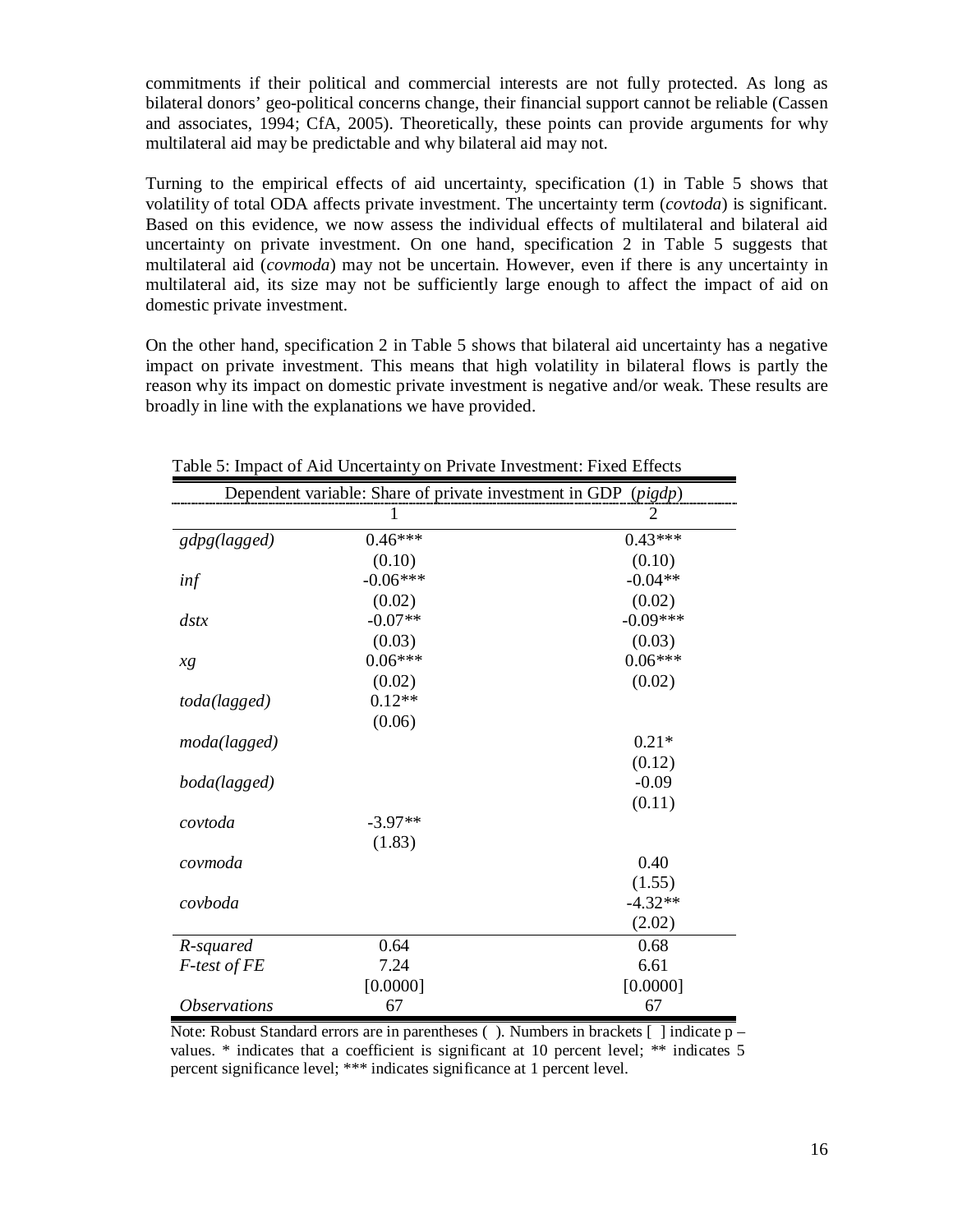### **8. Conclusion and Policy Implications**

This paper has examined the impact of aid on domestic private investment in West Africa using both aggregate aid (total ODA) and disaggregated aid (multilateral and bilateral). The paper relied on the fixed effects estimation technique. Our findings suggest that there is evidence of country specific effects and that the disaggregated model may perform better than the aggregated one. There is evidence that multilateral aid affects private investment positively, but not bilateral aid. Aid uncertainty has a negative impact on domestic private investment and therefore reduces the value-effect of bilateral aid on domestic private investment. Furthermore, we establish from these results that high volatility in bilateral aid is the source of the uncertainty in total aid.

Again, we find some evidence that export growth variable is indeed very important in explaining the level of private investment in West Africa. Additionally, our findings show that total debt service explains the behaviour of private investment. The results indicate that high of external debt burden discourages private investment.

The evidence gathered from the empirical analyses carried out in this study has a number of implications, both for West African policymakers and aid donors in particular and, more generally, for development policy practitioners and experts.

Perhaps, the single most important finding, emerging from our investigation on private investment issues, is the significant impact of multilateral aid on private investment in West Africa. Furthermore, our findings that there exists a strong presence of fixed effects means that any regional aid policy at the West African level can yield effective results, especially when organised and pursued within a multilateral framework. This is particularly relevant to the donor community that is grappling with aid coordination.

Still at the donor level, the evidence that bilateral aid is highly volatile suggests that policymakers can reduce this uncertainty and volatility which results from political exigencies by channelling aid through coordinated efforts – multilateral agencies.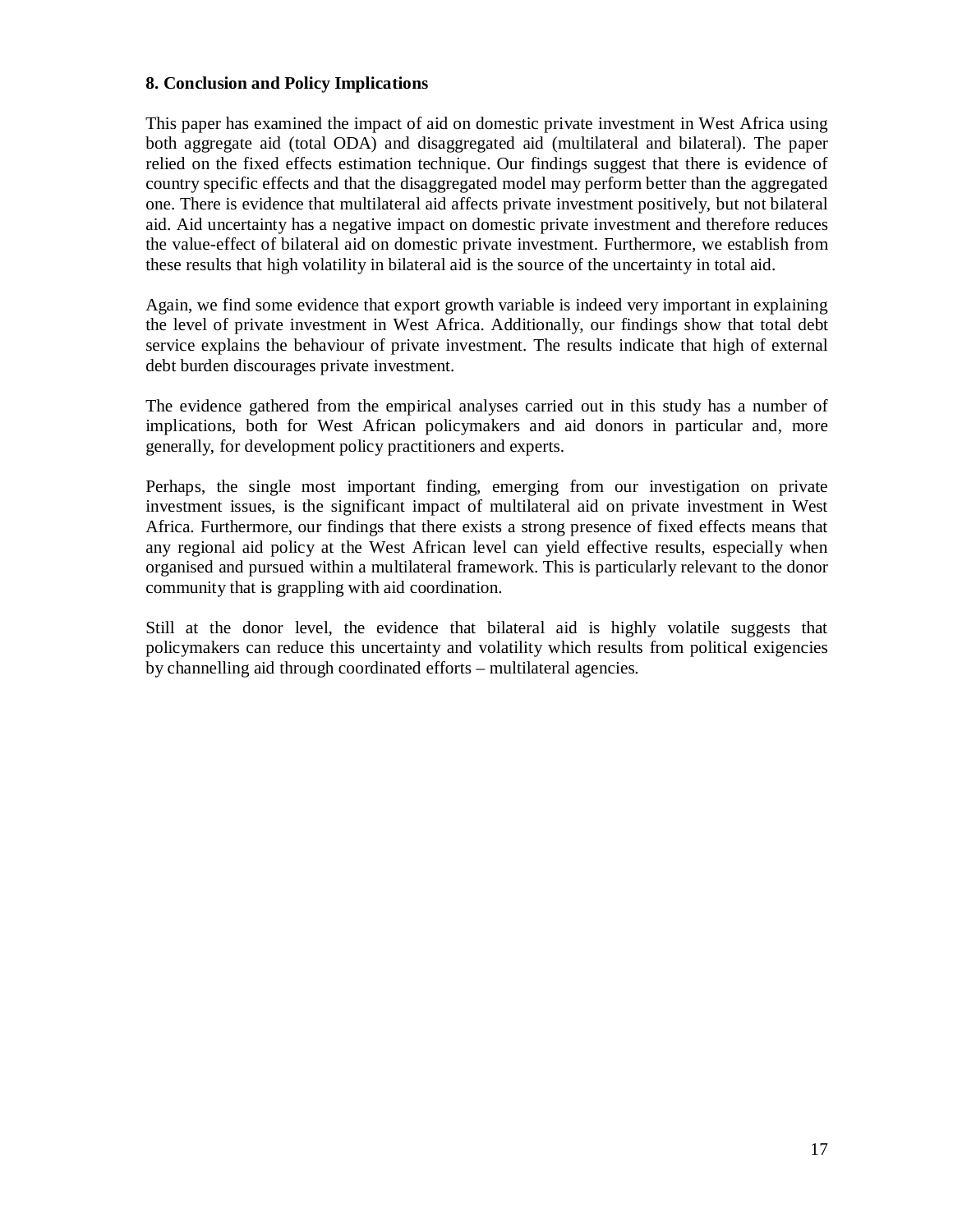# **APPENDIX**

| Variable       | <i><b>Observation</b></i> | Mean  | Std. Dev. | Minimum  | Maximum |
|----------------|---------------------------|-------|-----------|----------|---------|
| pigdp          | 89                        | 9.08  | 3.87      | 1.30     | 18.58   |
| gdpg           | 94                        | 2.82  | 2.64      | $-5.10$  | 9.85    |
| m2gdp          | 90                        | 22.53 | 10.57     | 0.87     | 61.20   |
| inf            | 92                        | 14.67 | 17.90     | $-2.50$  | 90.50   |
| $\frac{d}{dx}$ | 89                        | 17.55 | 12.26     | 1.160    | 64.25   |
| rint           | 72                        | 3.49  | 12.48     | -44.57   | 21.80   |
| toda           | 94                        | 14.81 | 12.25     | 0.06     | 58.72   |
| moda           | 94                        | 5.75  | 4.88      | 0.04     | 26.10   |
| boda           | 94                        | 8.92  | 7.72      | 0.03     | 36.55   |
| xg             | 92                        | 4.01  | 9.59      | $-40.78$ | 32.80   |

Table A1: Summary Statistics for the Main Variables (1975-2004)

|  | Table A2: Foreign Aid and Foreign Direct Investment in West Africa (1975-2005) |
|--|--------------------------------------------------------------------------------|
|  |                                                                                |

|                  | Foreign Aid % GDP |           |           | Foreign Direct Investment % GDP |           |           |
|------------------|-------------------|-----------|-----------|---------------------------------|-----------|-----------|
|                  | 1975-1984         | 1985-1994 | 1995-2005 | 1975-1984                       | 1985-1994 | 1995-2005 |
| <b>WAEMU</b>     |                   |           |           |                                 |           |           |
| Benin            | 7.0               | 13.4      | 10.2      | 0.2                             | 2.0       | 1.4       |
| Burkina Faso     | 10.9              | 14.4      | 14.3      | 0.1                             | 0.2       | 0.4       |
| Cote d'Ivoire    | 2.0               | 6.7       | 5.1       | 0.8                             | 0.3       | 2.3       |
| Guinea           | 37.7              | 55.1      | 42.7      | 0.4                             | 0.8       | 1.4       |
| Bissau           |                   |           |           |                                 |           |           |
| Mali             | 14.9              | 20.5      | 15.4      | 0.2                             | 0.1       | 3.0       |
| Niger            | 10.0              | 17.7      | 14.4      | 1.2                             | 0.3       | 0.5       |
| Senegal          | 9.1               | 12.9      | 9.9       | 0.6                             | 0.3       | 1.3       |
| Togo             | 10.3              | 13.6      | 6.3       | 2.6                             | 1.1       | 2.6       |
| <b>Non-WAEMU</b> |                   |           |           |                                 |           |           |
| Cape Verde       | Ω.                | 32.2      | 19.6      | $\ddot{\phantom{0}}$            | 0.4       | 4.4       |
| Gambia           | 19.3              | 34.0      | 12.6      | 0.7                             | 2.0       | 7.9       |
| Ghana            | 3.6               | 9.8       | 10.9      | 0.4                             | 0.8       | 1.9       |
| Guinea           | $\ddotsc$         | 12.3      | 8.1       | $-0.01$                         | 0.5       | 0.9       |
| Nigeria          | 0.1               | 0.8       | 1.1       | 0.6                             | 3.7       | 3.1       |
| Sierra Leone     | 5.0               | 16.8      | 26.8      | 0.8                             | $-2.3$    | 2.1       |
| <b>SSA</b>       | 2.9               | 5.7       | 4.9       | 0.5                             | 0.6       | 2.4       |
| <b>LIC</b>       | 1.9               | 1.4       | 1.0       | 0.6                             | 1.0       | 2.6       |
| <b>East Asia</b> | 0.8               | 1.0       | 0.5       | 0.5                             | 1.9       | 3.3       |

Source: World Development Indicators (2008) and own calculation. LIC stands for low income countries.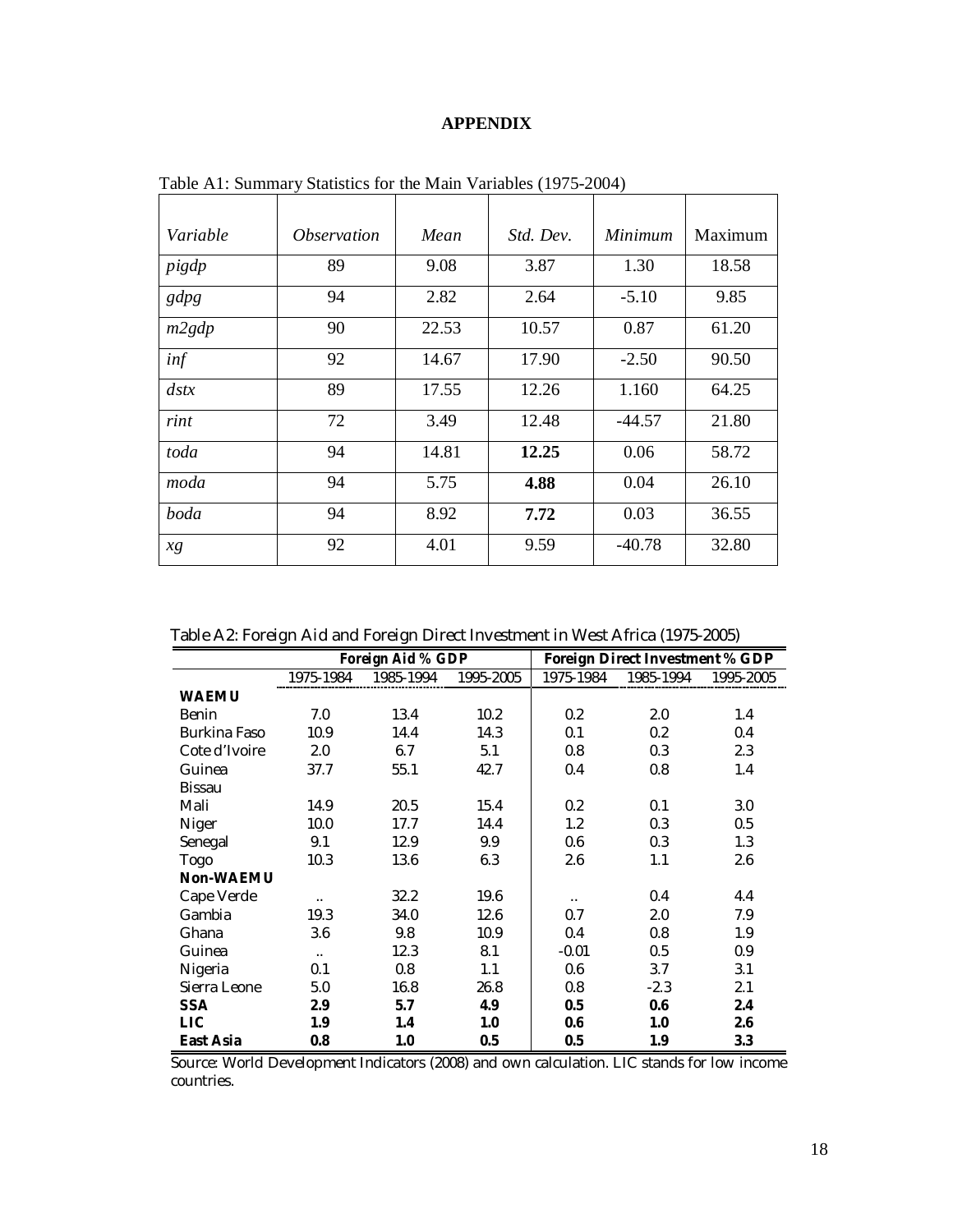Table A3: Definition and Description of Data

| <b>Variable</b>      | <b>Definition</b>                                                                                                                                                                                                                                                                 |
|----------------------|-----------------------------------------------------------------------------------------------------------------------------------------------------------------------------------------------------------------------------------------------------------------------------------|
| pigdp                | Private investment consists of outlays on additions to the fixed<br>assets of the private sector net changes in the level of<br>inventories, expressed as a percent of GDP.                                                                                                       |
| rint                 | Real interest rate is the lending interest rate adjusted for inflation<br>as measured by the GDP deflator.                                                                                                                                                                        |
| gdpg                 | Annual percentage growth rate of GDP at market prices based<br>on constant local currency.                                                                                                                                                                                        |
| m2gdp                | Money and quasi money comprise the sum of currency outside<br>banks, demand deposits other than those of the central<br>government, and the time, savings, and foreign currency deposits<br>of resident sectors other than the central government.                                |
| inf                  | Inflation is measured by the consumer price index and reflects<br>the annual percentage change in the cost to the average<br>consumer of acquiring a fixed basket of goods and services that<br>may be fixed or changed.                                                          |
| $\boldsymbol{d}$ stx | Debt service is the sum of principal repayments and interest<br>actually paid in foreign currency, goods, or services on long-<br>term debt, interest paid on short-term debt and repayments to the<br>IMF.                                                                       |
| xg                   | Annual growth rate of exports of goods and services based on<br>constant local currency. Aggregates are based on constant 2000<br>U.S. dollars. Exports of goods and services represent the value<br>of all goods and other market services provided to the rest of the<br>world. |
| toda                 | Official development assistance expressed as a percent of GDP.                                                                                                                                                                                                                    |
| moda                 | Total official development assistance from multilateral<br>institutions expressed as a percent of GDP.                                                                                                                                                                            |
| <b>boda</b>          | official<br>development<br>from<br>Total<br>assistance<br>multilateral<br>institutions expressed as a percent of GDP.                                                                                                                                                             |

Non-aid variables are from World Development Indicators, while aid data are from Organisation for Economic Cooperation and Development (OECD).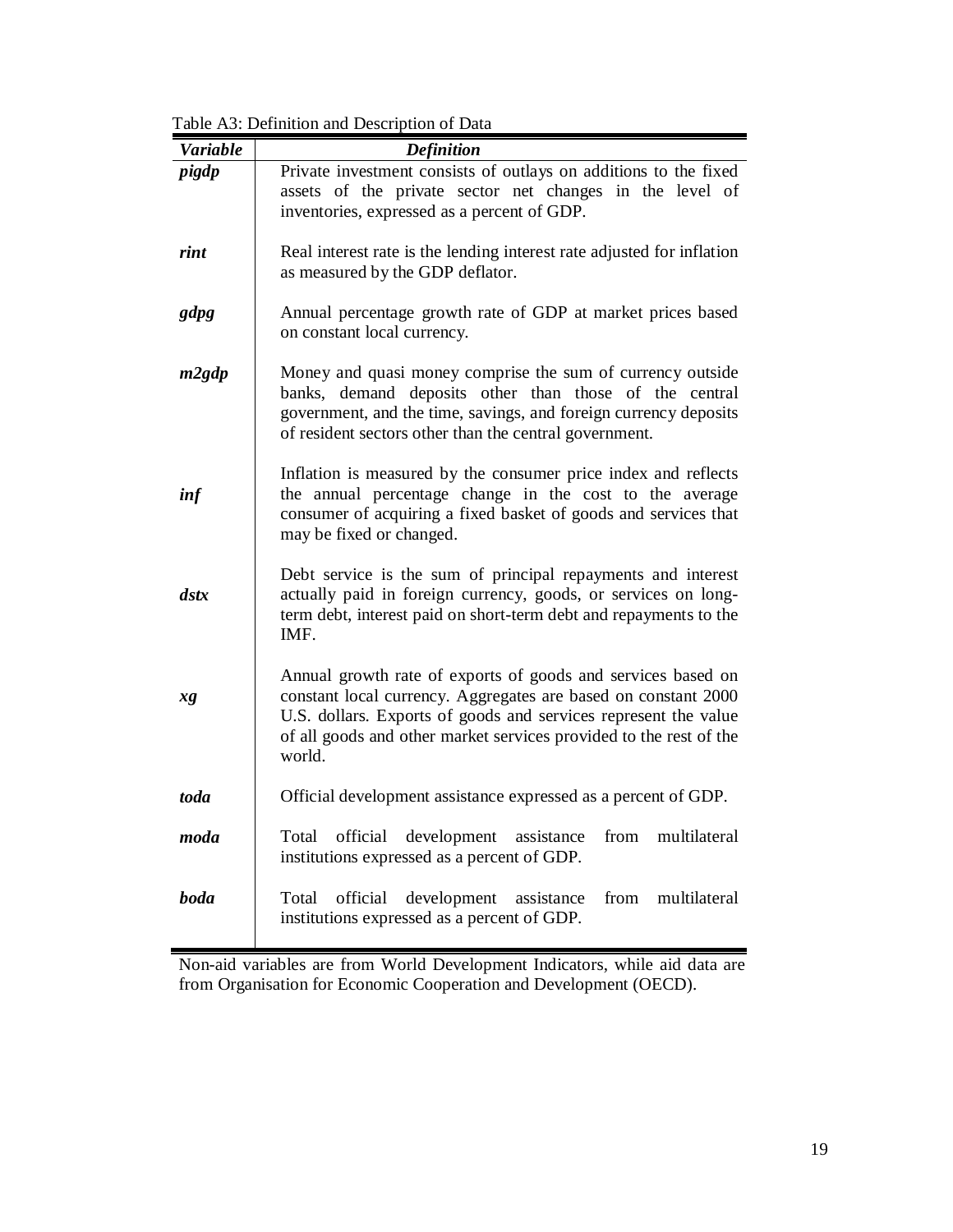Table A4: West African Countries

| <b>West African Economic and Monetary Union (WAEMU)</b>  |
|----------------------------------------------------------|
| Benin                                                    |
| Burkina Faso                                             |
| Cote d'Ivoire                                            |
| Guinea Bissau                                            |
| Mali                                                     |
| Niger                                                    |
| Senegal                                                  |
| Togo                                                     |
| Non-West African Economic and Monetary Union (Non-WAEMU) |
| Cape Verde                                               |
| Gambia                                                   |
| <b>Ghana</b>                                             |
| Guinea                                                   |
| Liberia*                                                 |
| Nigeria                                                  |
| Sierra Leone                                             |
| * The analysis excludes Liberia.                         |

20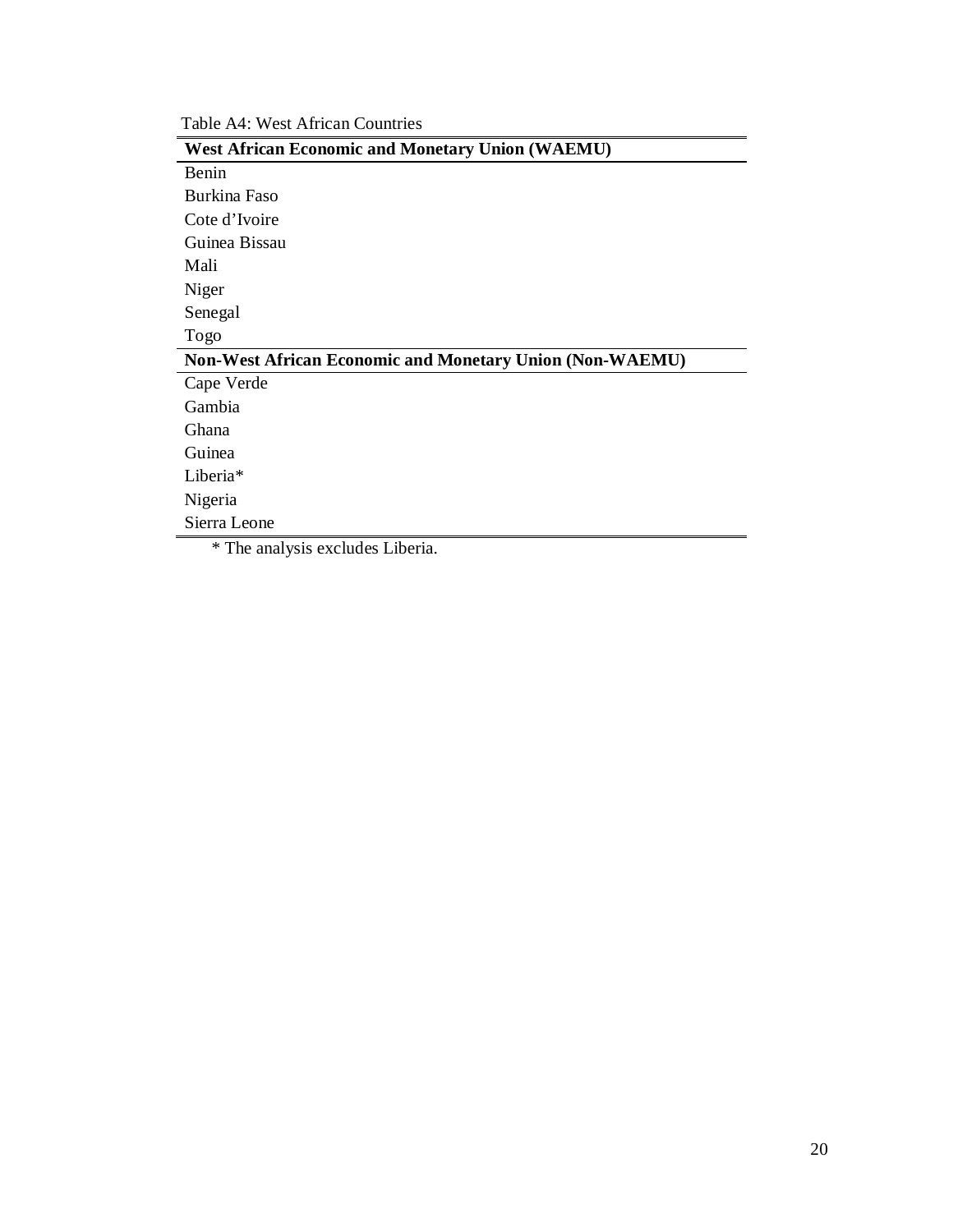#### **References**

Abel, A (1990) "Consumption and Investment" in *Handbook of Monetary Economics*, Vol.2, B.M. Friedman and F.H. Hahn (eds.), Amsterdam: North Holland, pp. 726-78.

Athukorala, P. and K. Sen (2002), *Saving, Investment, and Growth in India*, Oxford University Press

Baltagi, B. H. (2008), *Econometric Analysis of Panel Data*, West Sussex: John Wiley and Sons.

Barro, R. and J. Lee (1994), "Losers and Winners in Economic Growth", in Proceedings of the Annual World bank Conference on Development Economics, pp. 267- 97

Bauer, P. (1970), "Dissent on Foreign Aid", in *Leading Issues in Economic Development*, Meier, G. (ed.), Oxford: Oxford University Press.

Bauer, P. (1966), "Foreign Aid: an Instrument for Progress?" in Bauer, P. and B. Ward (eds.), *Two views on aid to developing Countries*, London: Institue of Economic Affairs.

Berthelemy, J-C (2006), "Bilateral Donors' vs. Recipients' Development Motives in Aid Allocation: Do All Donors Behave the Same?" *Review of Development Economics*, Vol. 10, pp. 179-194.

Boone, P. (1994), "The Impact of Foreign aid on Savings and Growth," Centre for Economic Performance *Working Paper* No. 677, London School of Economics.

Blejer, M. and M. Khan (1984), "Government Policy and Private Investment in Developing Countries", *IMF Staff Papers*, Vol. 31, pp. 379-403.

Burnside, C. and D. Dollar (2000), "Aid, Policies and Growth", *American Economic Review*, Vol. 90, September, pp. 847-868.

Cassen, R. and Asssociates (1994) *Does Aid Work*? Oxford: Oxford University Press, Second edition.

CFA (2005) *Our Common Interest*: Report of the Commission for Africa. London: CFA.

Collier, P. and D. Dollar (2002), "Aid Allocation and Poverty Reduction", *European Economic Review*, Vol. 46(1), pp. 1475-1500.

Collier, P. and D. Dollar (2004), "Development Effectiveness: What have we Learnt?" *The Economic Journal,* Vol. 114, pp. F244-71

Collier, P. and J. Gunning (1999), "Explaining African Economic Performance", *Journal of Development Literature*, Vol. 37, pp. 64-111.

Dollar, D. and W. Easterly (1999), "The Search for the Key: Aid, Investment and Policies in Africa", *Journal of African Economies*, Vol. 8 (4), pp. 546-577.

Fischer, S. (1991), "Macroeconomics, Development, and Growth, *NBER Macroeconomics Annual*, pp. 369-64.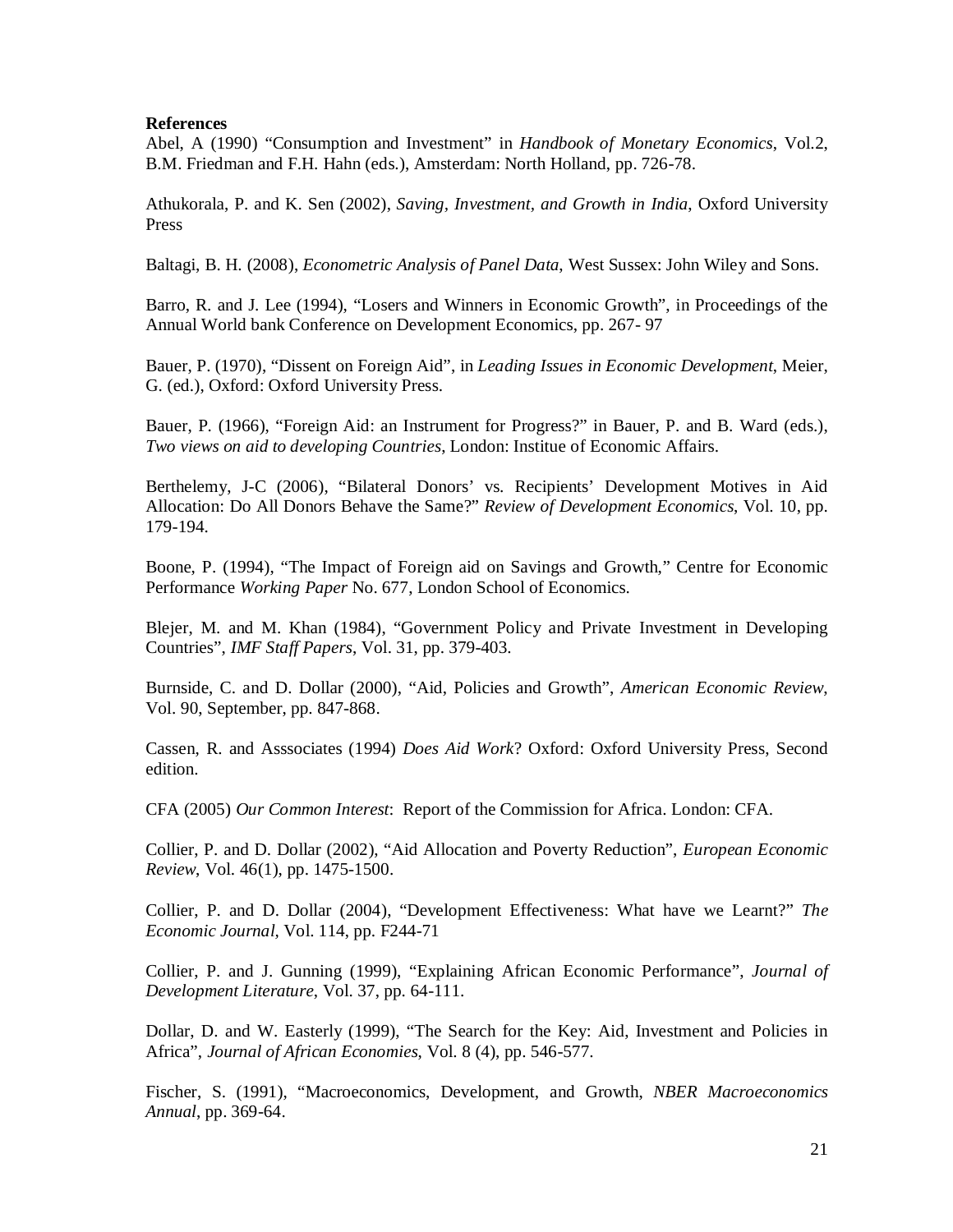Fischer, S. (1991), "The Role of Macroeconomic Factors in Growth", *Journal of Monetary Economics*, Vol. 32, pp. 485-512.

Fleck, R. and C. Kilby (2006a), "How Do Political Changes Influence U.S. Bilateral Aid Allocations? Evidence from Panel Data", *Review of Development Economics*, Vol. 10, pp. 210- 223

Fleck, R. and C. Kilby (2006b), "World Bank Independence: A Model and Statistical Analysis of U.S. Influence", *Review of Development Economics*, Vol. 10, pp. 224-240.

Friedman, M. (1958), "Foreign Economic Aid: Means and Objective", *Yale Review*, Vol. 47 (4), pp. 500–516.

Ghura, D. and B. Goodwin (2000) "Determinants of private investment: a cross-regional empirical investigation", *Applied Economics*, Vol. 32, pp. 1819-29.

Gomanee, K., S. Girma and O. Morrissey (2002a), "Aid and Growth in Sub-Saharan Africa: Accounting for Transmission Mechanisms," CREDIT Research Paper No. 02/05, Centre for Research in Economic Development and International Trade, University of Nottingham.

Gomanee, K., S. Girma and O. Morrissey (2005), "Aid and Growth in Sub-Saharan Africa: Accounting for Transmission Mechanisms," UNU-WIDER Research Paper No. 2005/60, United Nations University, Helsinki.

Gommanee, K., S. Girma, and O. Morrissey (2002b), "Aid, Investment and Growth in Sub-Saharan Africa," European Association of Development research and Training Institutes

Gyimah-Brempong, K. (1990), "Aid and Economic Growth in LDCs: Evidence from Sub-Saharan Africa", *Review of Black Political Economy*, Vol. 20, pp. 31-52.

Greene, J. and D. Villanueva (1991), "Private Investment in Developing Countries", *IMF Staff Papers*, Vol. 38, pp. 33-58.

Griffin, K. and J. Enos (1970), "Foreign Assistance: Objectives and Consequences", *Economic Development and Cultural Change*, Vol. 18, pp. 313 -27.

Hadjimichael, M., D. Ghura, M. Muhleisen, R. Nord and E. Ucer (1995), "Sub-Saharan Africa Growth, Savings, and Investment, 1986-93", International Monetary Fund Occasional Paper No. 118, Washington D.C

Hall, R. and D. Jorgenson (1971), "Application of the Theory of Optimum Capital Accumulation" in *Tax Incentives and Capital Spending*, G. Fromm (ed.), Washington, D.C.: Brookings Institution.

Hansen, H. (2004), "The Impact of External Aid and External Debt on Growth and Investment", in *Debt relief for Poor Countries*, T. Addison, H. Hansen, and F. Tarp (eds.), Basingstoke: Palgrave Macmillan for UNU-Wider, pp. 134-57.

Hansen, P. and F. Tarp (2001), "Aid and growth regressions", *Journal of Development Economics*, Vol. 64, pp. 547-570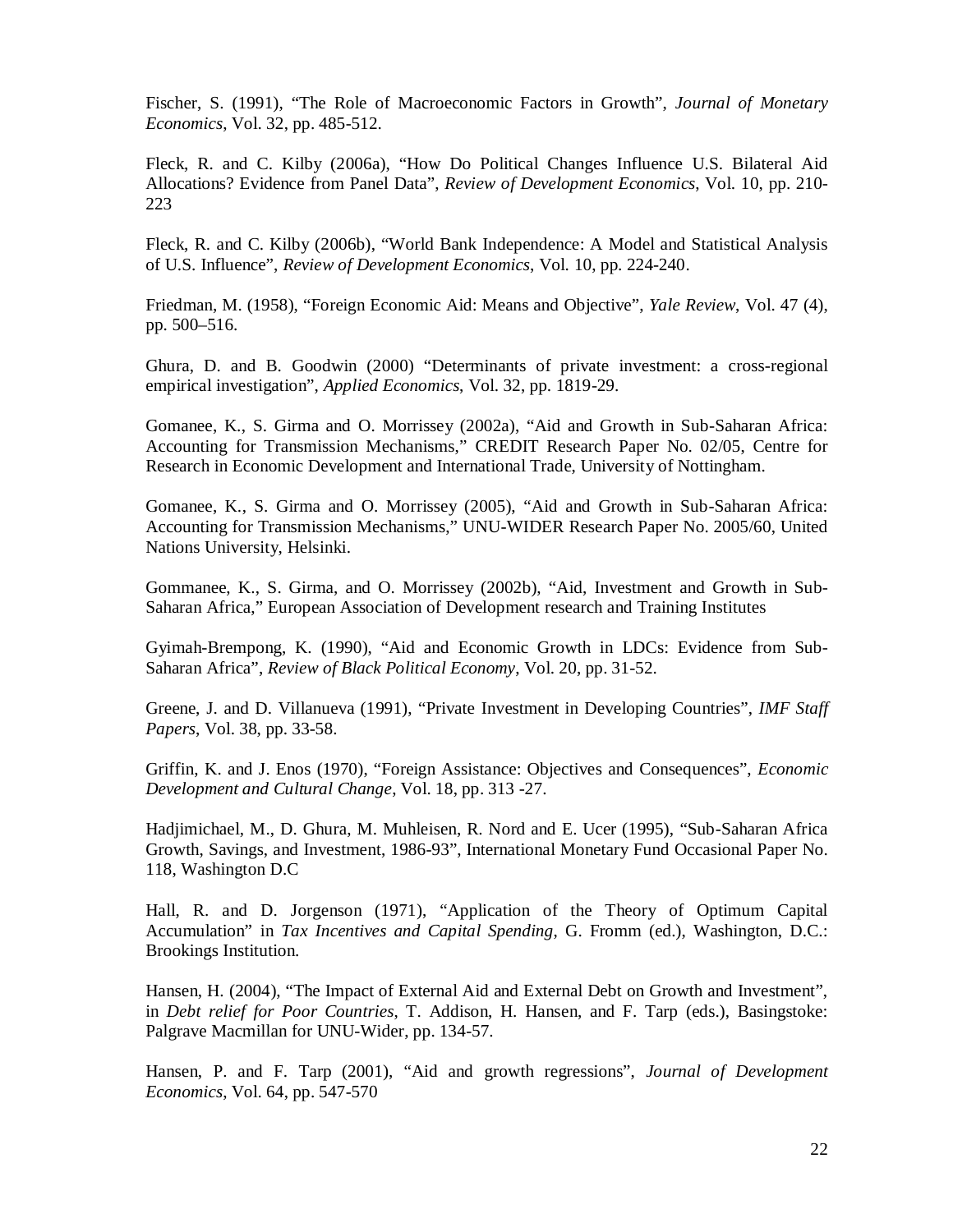Hayashi, F. (1982), "Tobin's Marginal q and Average q: Neoclassical Interpretation", *Econometrica*, Vol.50, pp. 213-23.

Jorgenson, D. (1967) Theory of Investment Behaviour, in *Determinants of Investment Behaviour*, R. Ferber (ed.), Cambridge, Mass.: NBER.

Khan, M., and C. Reinhart (1990), "Private Investment and Economic growth in Developing Countries", *World Development*, Vol. 18, pp. 19-27

Lal, M. and H. Myint (1996), *The Political Economy of Poverty and Growth*. Clarendon Press, Oxford.

Lensink, R., and O. Morrissey (2000), "Aid Instability as a Measure of Uncertainty and the Positive Impact of Aid on Growth", *Journal of Development of Studies*, 3, Vol. 36, 31-49.

Lensink, R. and H. White (1998), "Does the Revival of International Private Capital Flows Mean the End of Aid?" *World Development*, Vol. pp. 1221-34

Levy, V. (1988), "Aid and Growth in Sub-Saharan Africa: The Recent Experience", *European Economic Review*, Vol., 30 pp. 1777-1795.

Lucas, R. (1988), "On the Mechanics of Economic Development", Journal of Monetary Economics, Vol. 22, pp. 3-42.

Maizels, A. and M. Nissanke (1984), "Motivations for Aid to Developing Countries", *World Development*, Vol. 12, pp. 879-900.

Mckinnon, R. (1973), *Money and capital in Economic Development*, Brookings Institute, Washington, D.C.

Mosley, M., J. Hudson and S. Horrell (1987), "Aid, the Public Sector and the Market in Less Developed Countries", *Economic Journal*, Vol. 97, pp. 616-41.

Precious, M. (1985), "Demand Constraints, Rational Expectations, and investment Theory", *Oxford Economic Papers*, Vol. 37, pp. 969-85

Ram, R. (2003), "Roles of Bilateral and Multilateral Aid in Economic Growth of Developing Coutries", *Kyklos*, Vol. 56 (1), pp. 95-110

Riedel, J. (1988) Economic Development in East Asia: Doing What Comes Naturally, in *Achieving Industrialisation in East Asia*, H. Hughes (ed.), Cambridge University Press, pp. 1-38.

Romer, P. (1990), "Endogenous Technical Change", *Journal of Political Economy*, Vol. 98, pp. 71-102.

Serven, L. and A. Solimano (1993), "Private Investment and Macroeconomic Adjustment: A Survey", in *Striving for Growth after Adjustment: The Role of Capital Formation*, Serven and A. Solimano (eds.), Washington D.C.: World Bank, pp. 11-30.

Shaw, E. (1973), *Financial Deepening in Economic Development*, Oxford University Press, New York